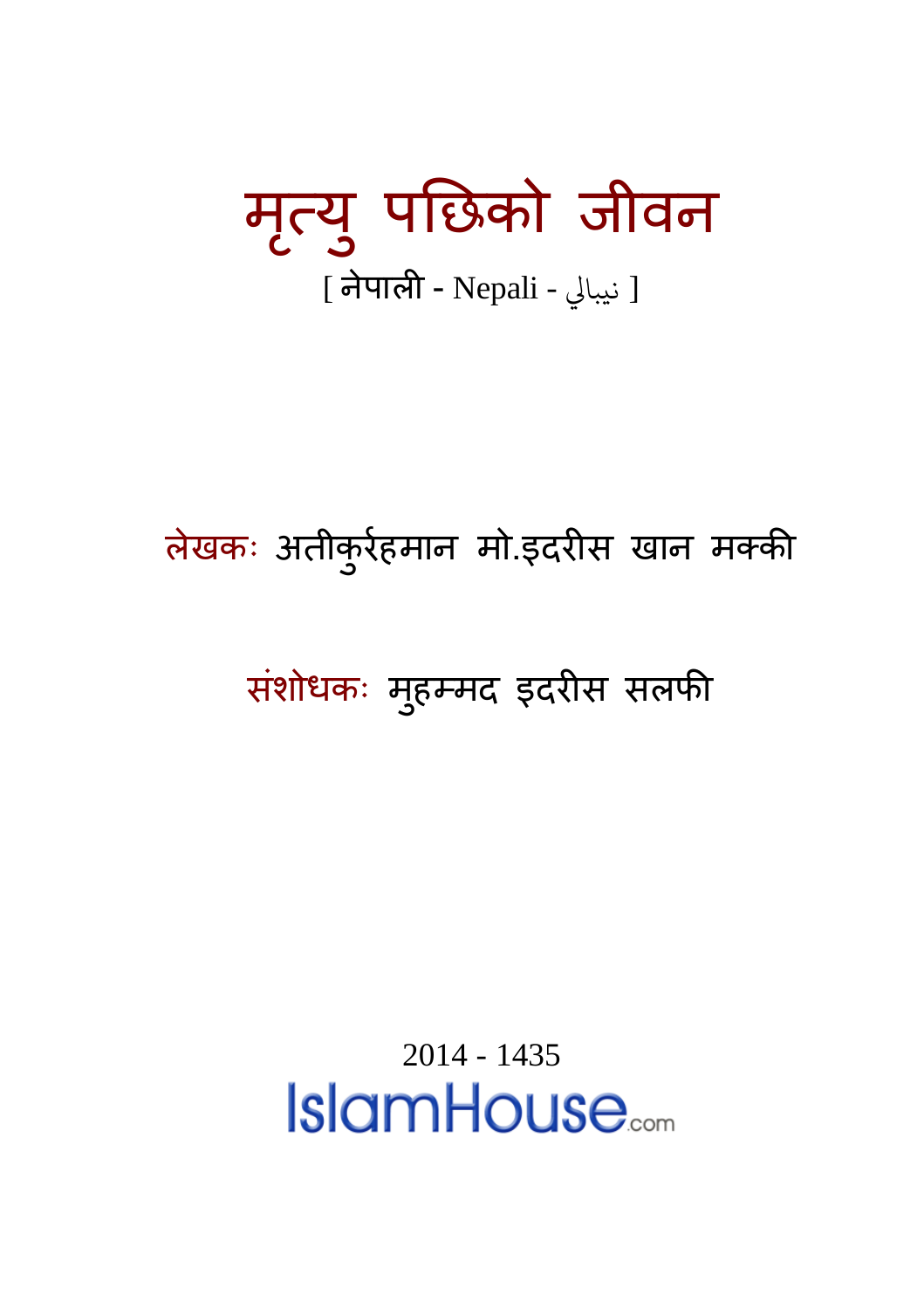احلياة بعد املوت

» باللغة انليبايلة «

تأيلف: عتيق الرمحن حممد إدريس خان ميك

مراجعة: حممد إدريس سليف

2014 - 1435 **IslamHouse**<sub>com</sub>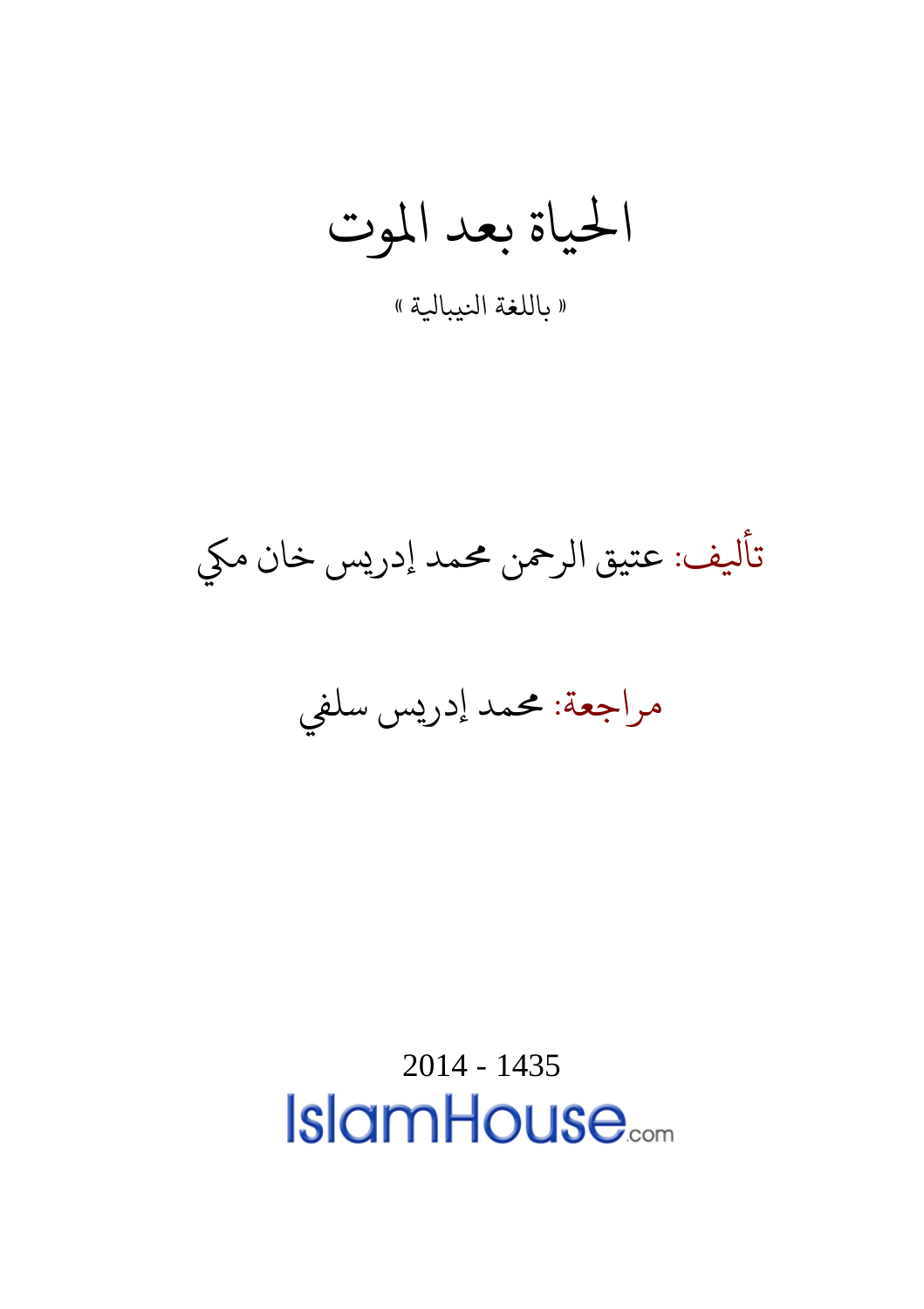بسم الله الرحمن الرحيم

सर्वाधिकार लेखकमा सुरक्षित छ।

पुस्तक पाइने ठेगाना -: इस्लामिक गाइडेन्स सेन्टर कपिलवस्तु नगरपालिका व.नं. ९ महुवा तौलिहवा कपिलवस्तु (नेपाल) सम्पर्क नं. ००९७७-९८४७०३०७८० ९७२७६४९२३८ इस्लामिक गाइडेन्स सेन्टर रबवा अल् रियाज सउदी अरबीया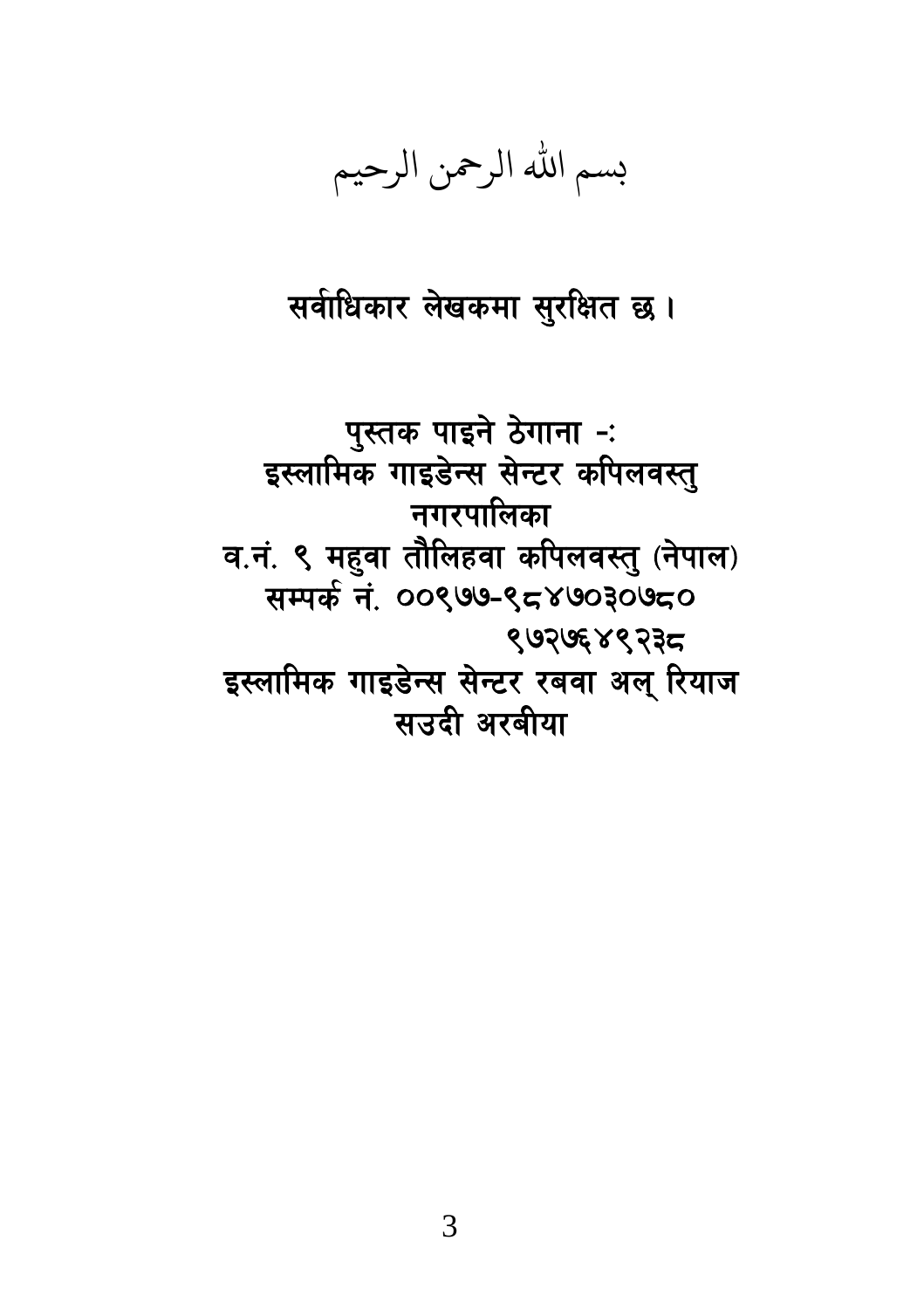#### प्रस्तावना

अलहम्दो लिल्लाहे नहमदोह् व नस्तईनोह् व नस्तगफिरह व नऊजो बिल्लाहे मिन शोरूरे अनफोसेना व मिन सईयाते आमालेना, मैँयहदेहिल्लाहो फलामोजिल्ला लह व मैँयुजलिल्हो फला हादिया लह व अशुहदो अल्लाइलाहा इल्लल्लाहो व अशुहदो अन्ना मोहम्मदन् अब्दुह् व रसुलह् । (अम्मा बअ़द)

समस्त प्रकारका प्रशंसाहरू अल्लाहकै लागि छन् जसले सर्म्पूण ब्रह्माण्डलाई उत्पन्न गऱ्यो, र अल्लाहको शान्ति अवतरित होस् अन्तिम संदेष्टा मुहम्मद सल्लल्लाहो अलैहे वसल्लम र उहाँको घरपरिवार र साथीहरू माथि र उनी सबैहरू माथि जुन यस इस्लामको प्रचार प्रसार गरे र मुहम्मदको पद्धतिलाई उत्तम मानी उसै माथि हिंडी आफनो जीवन व्यतीत गरे।

प्रस्तुत पुस्तिकामा मैले मृत्यु पश्चातको जीवनको बारेमा र त्यसका केही दृश्यहरूको वर्णन गर्ने प्रयास गरेको छु, साथै मृत्यु र जीवनको सत्यतालाई पनि प्रमाणीकरण गर्ने प्रयास गरेको छ ।

मलाई आशा छ कि यो सानो पुस्तिका तपाईहरूको लागि लाभप्रद सिद्ध हनेछ । र अल्लाह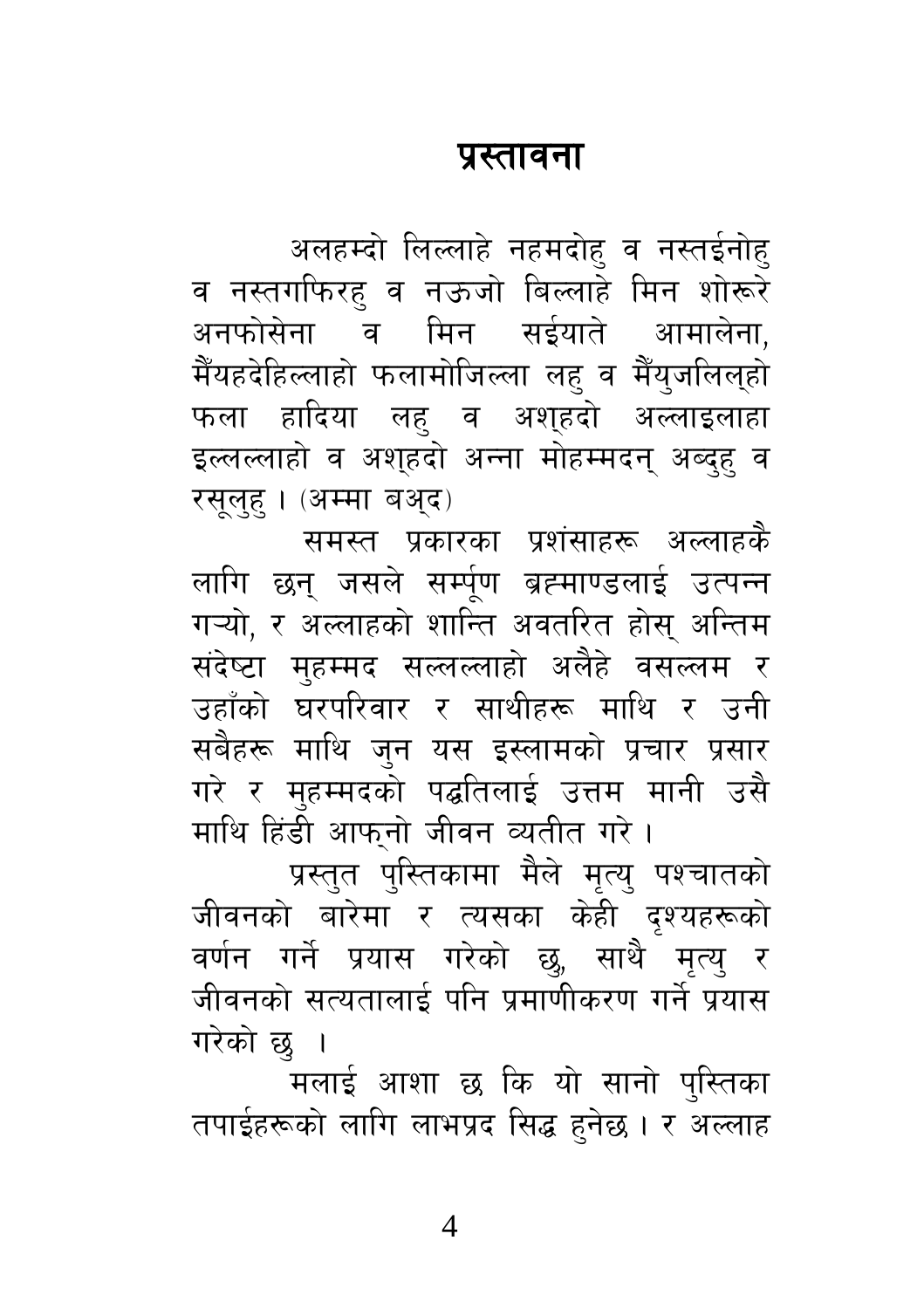यसबाट तपाईहरूलाई फाइदा प्ऱ्याई मलाई आफनो दयाको पात्र बनाउन् । अल्लाह सित विन्ती छ कि मेरो यो सानो प्रयासलाई कबल गरी मलाई र - मेरो घरपरिवारका समस्त सदस्यहरूलाई स्वर्ग प्रदान गरुन् (आमीन)

#### लेखक

अतीकुर्रहमान मोहम्मद इदरीस खान मक्की कपिलवस्तु नगरपालिका वार्ड न.९ महुवा तौलिहवा कपिलवस्तु नेपाल मो.नं. ००९७७-९८४७०३०७८० Mob 00977-9727649238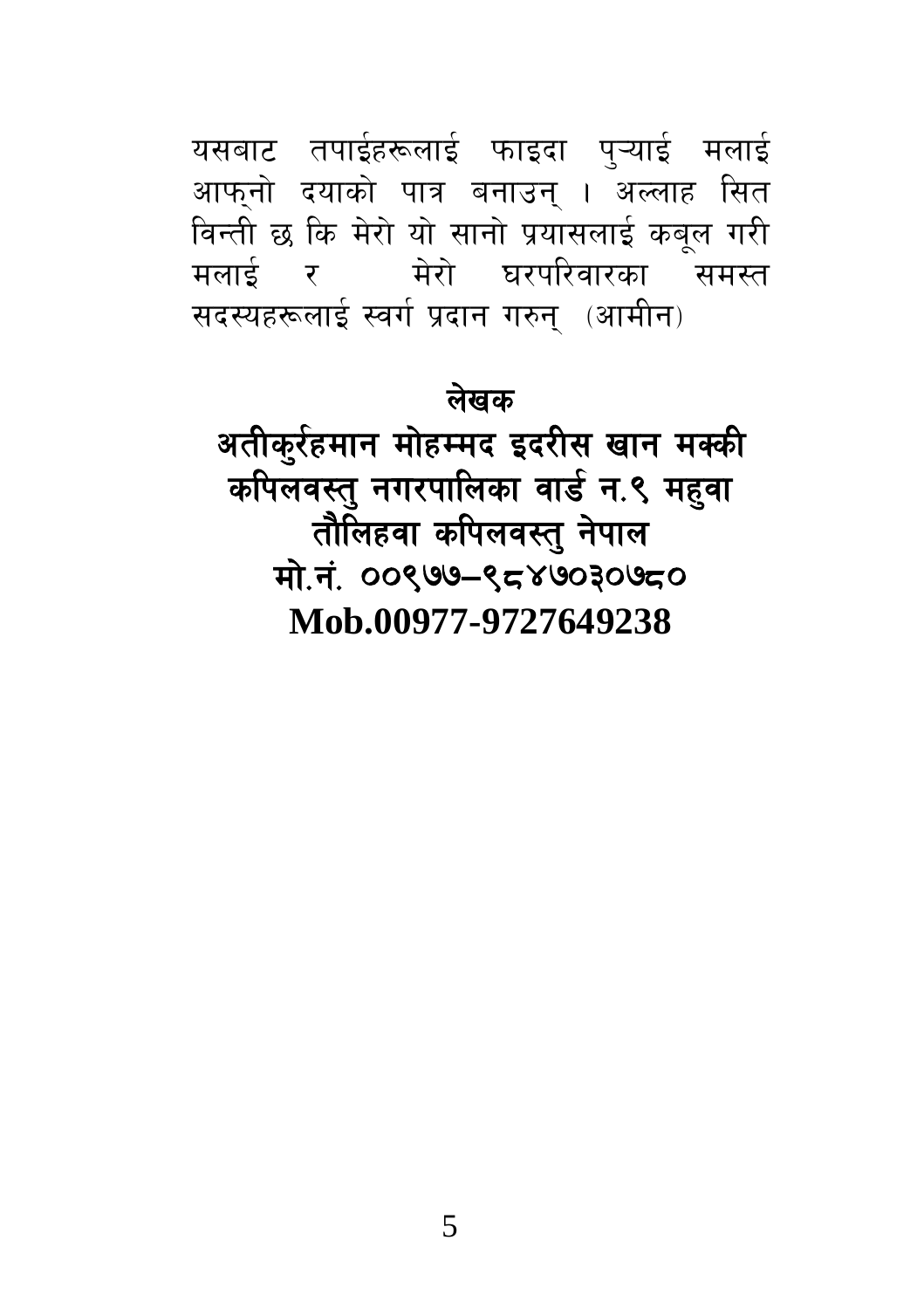बिस्मिल्लाहिर्रहमानिर्रहीम

#### मृत्यु र जीवनको वास्तविकता

यस संसारमा जसको पनि जन्म भयो त्यसलाई मृत्यको स्वाद चाख्नै पर्छ चाहे त्यो मान्छे चाहोसु वा नचाहोसु जस्तोकि अल्लाहको भनाई छ :

अर्थ : प्रत्येक प्राणी जो यस धरतीमा छ, नाशवान छ । तर तिम्रो पालनकर्ताको अनुहार (व्यक्तित्व) जो प्रतिष्ठित र सम्मानित छ शेष

रहनेवाला छ । ( सुरत्₹हमान २६,२७ )

र आर्को ठाउँमा अल्लाहको फर्मान छ :

अर्थ : तिमी जन ठाउँमा भए पनि मत्य आएर तिमीलाई समाती हाल्छ, चाहे तिमी बलियो किल्लामा नै किन नबस ।.... ( सूरतुन् निसा  $95)$ 

यस संसारका कतिपय जनाले यस मृत्युलाई प्राजित गर्ने सपना देखे तर कसैले पनि यसलाई परजजित गर्नसकेनन् बरु सबैलाई यस मृत्युले प्रास्त गऱ्यो ।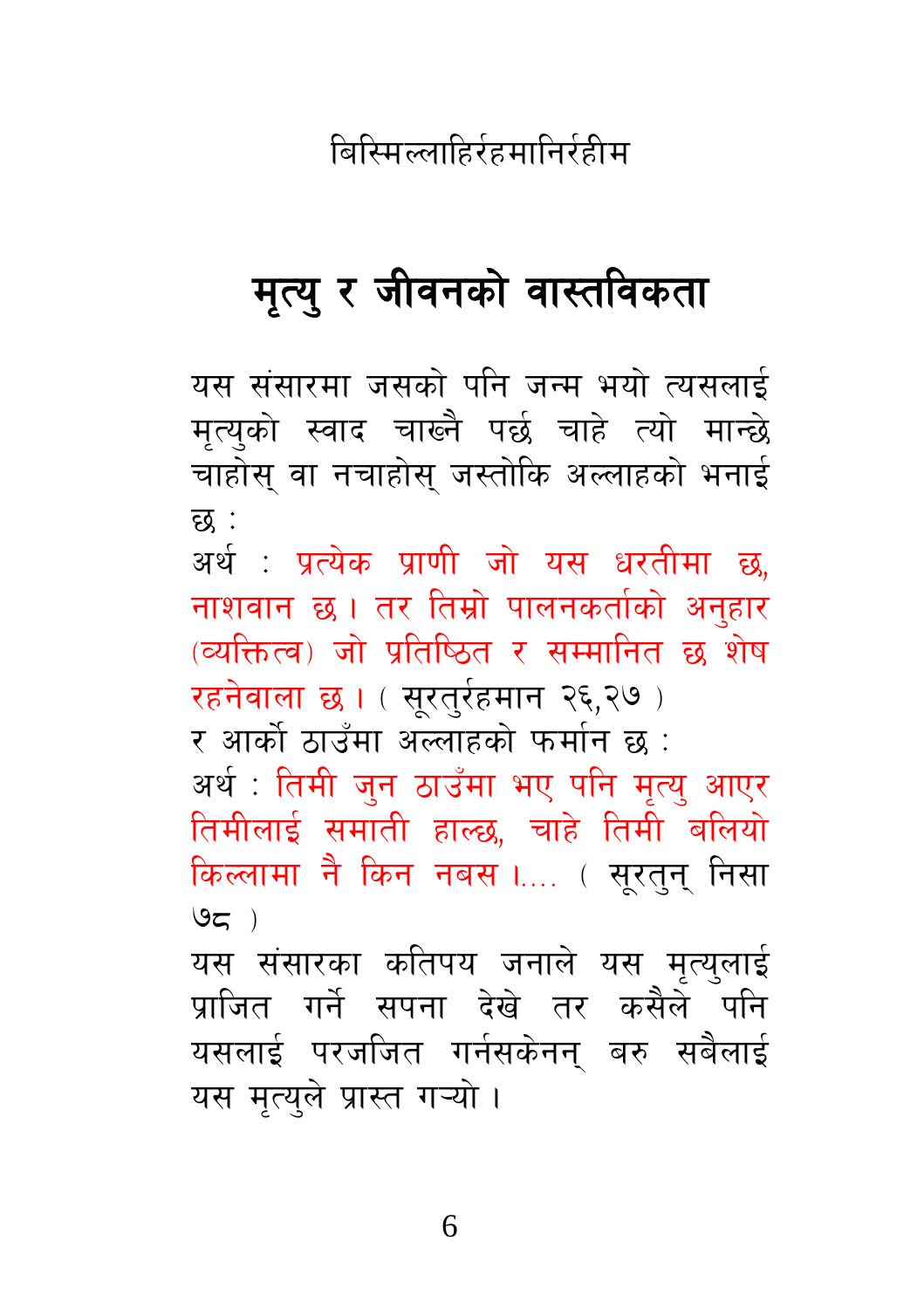7

त वास्तवमा आत्मा पनि हामी जस्तै एउटा सृष्टि हो तर त्यसको वास्तविकता अल्लाह बाहेक कसैलाई थाहा छैन । र हामी मात्र

अर्थ : र तिमीसँग आत्माको (रूहको) बारेमा यिनीहरू प्रश्न गर्दछन् । भनिदिनस कि त्यो मेरो पालनकर्ताको हक्मबाट छ। तिमीहरूलाई निकै कम ज्ञान प्रदान गरिएको छ। ( सुरतुलु इस्रा ८५)

ज्ञानबाट भइहालोस् । जीवनको अर्थ हो आत्माको शरीरसंगको संलग्नता, जबसम्म आत्मा शरीरको साथ छ हामी जीवित छौं, र यदि आत्माले हाम्रो शरीरको साथ छाडुयो भने हामी मृत्यु घोषित भइहाल्नेछौं । अर्थात जीवन र मृत्यु एउटा दशा र अवस्था भें प्रतीत हुन्छ, र विशेषताको दृष्टिकोणले यो सत्य पनि हो। तर वास्तवमा आत्मा र मृत्यु हामी जस्तै प्राणी र सुष्टिमध्ये एक हुन् जस्तोकि आत्माको बारेमा अल्लाहको फर्मान छ :

र आजसम्म यसको वास्तविकता पनि कसैलाई थाहा छैन, जीवन र मृत्यु के हो ? यसकुरालाई इस्लामीय दृष्टिकोणले बुभन्नुस् कदाचित<br>तपाईका धेरै समस्याहरूको समाधान यसै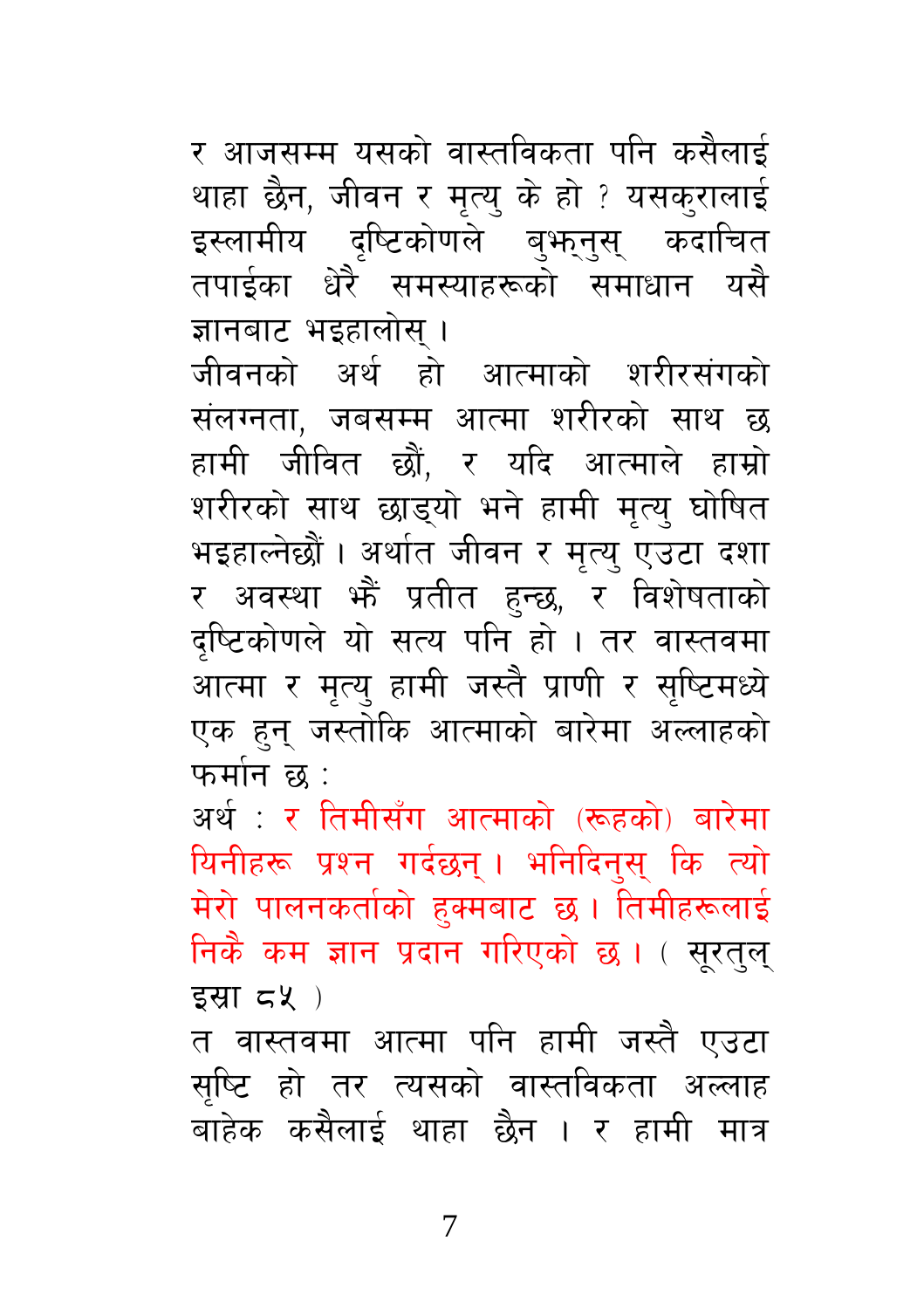त्यसको दशा वा विशेषताद्वारा त्यसलाई जान्दछौं । अर्थात जीवितलाई हेरेर भन्छौं कि यसको शरीरमा प्राण (आत्मा ) छ, र मतकलाई हेरेर भन्छौं कि यसमा प्राण छैन अथवा यो शरीर आत्माविहीन छ।

त यस्तै मत्य पनि हामी जस्तै सष्टि हो जस्तोकि हदीसहरूमा यसको प्रमाण मल्छि कि महा प्रलयको दिन महान अल्लाह मत्यलाई एउटा जनावरको रूप दिएर सबैको सामुन्ने उभयाउने छ र ततुपश्चात त्यसको वध गर्नेछ, अनि त्यस पश्चात कसैलाई पनि मृत्य् आउने छैन । तसर्थ मृत्युलाई पनि अल्लाहले हामी भें सृष्टि गर्नुभएको छ, र मृत्यु हामी जस्तै नै एउटा सृष्टि हो । यसकुराको प्रमाणको लागि यो हदीसलाई हेर्नुस् :

अर्थ : रसुल सल्लल्लाहो अलैहे वसल्लम भन्नुहुन्छ कि जब अल्लाहले आदमलाई सुष्टि गऱ्यो र उहाँका समस्त सन्ततिहरूलाई पनि सुष्टि गऱ्यो त फरिश्ताहरूले (स्वर्गदत) भने: हे अल्लाह यो धरती त यति धेरै मानवजातिको लागि प्रयाप्त हँदैन संक्चित भइहाल्छ, त अल्लाहले भन्यो: कि मैले मृत्युलाई पनि सुष्टि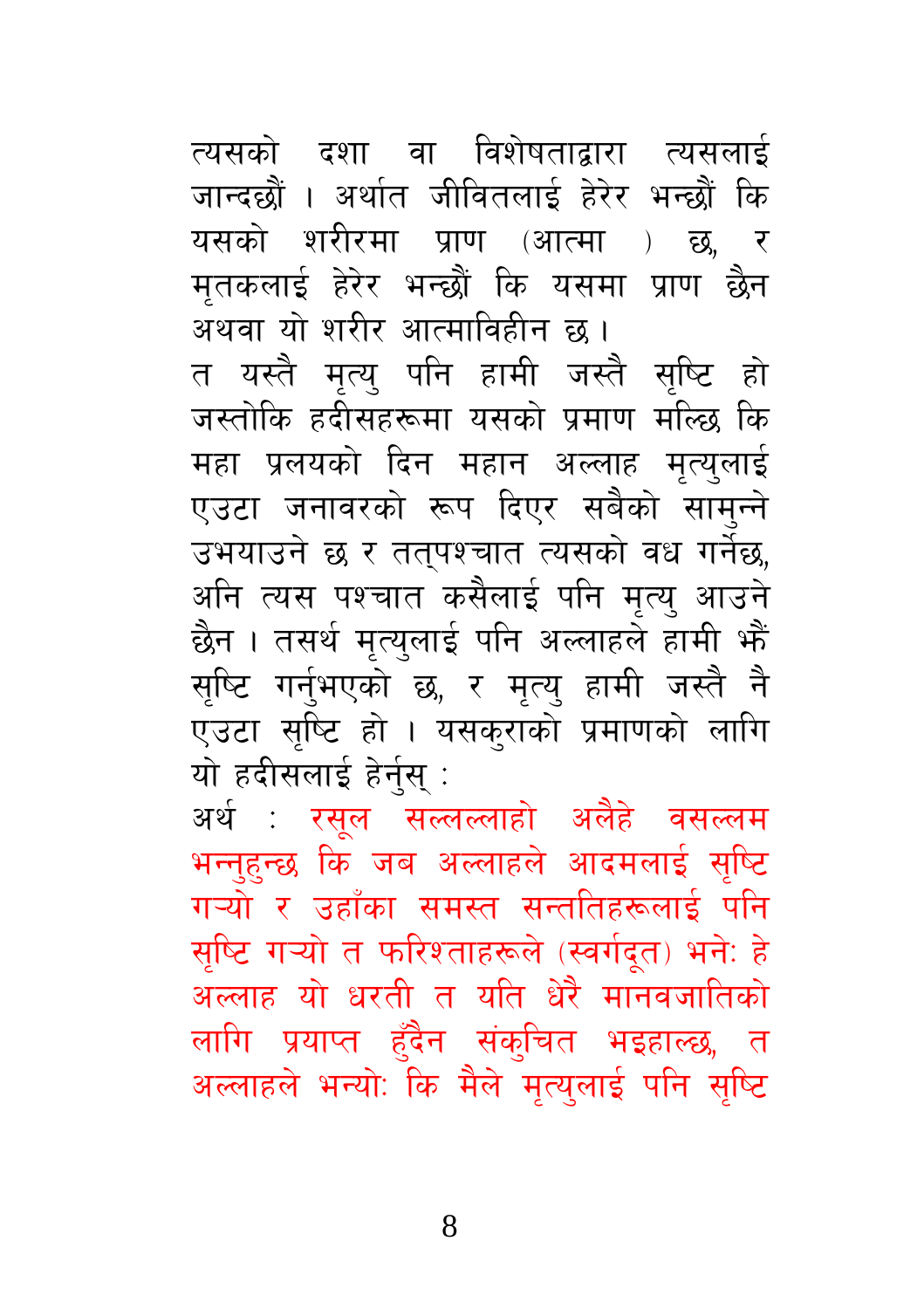गरिसकेको छ । ( मुसन्नफ इब्ने अबी शैबा, मसनद अहमद)

त प्रष्ट यो भयो कि आत्मा (प्राण) र मृत्य् हामी जस्तै सृष्टि हुन् तर हामीलाई यिनीका वास्तविकता थाहा छैन बरु हामी मानछेको शरीरमा यसको संलग्नता हेरेर मात्र यसलाई बफान सक्दछौं ।

र जीवनको मूल आधार आत्मामा निर्भर छ, हाम्रो शरीरको अन्त्**य भई शवमा परिणत हुन्छ** जब प्राण र शरीरको बिछोड भइहाल्छ जसलाई हामी मृत्य् भन्छौं । तर आत्मा कहिले पनि मर्दैन बरु त्यो मात्र हाम्रो शरीरबाट निस्किहाल्छ वा हाम्रो शरीरको साथ छाडिदिन्छ । तसर्थ यस बिछोड पश्चात पुनः त्यसलाई हाम्रो शरीरसित संलग्न गरिन्छ अनि त्यसको हिसाब किताब हुन्छ र यसक्रालाई अगाडि विस्तारले वर्णन गर्ने छ । तत्पर्य योकि जीवन र मृत्यु यस संसारमा उस्तै छन् जस्तो दिन रात्री एक आएमा दास्रो अवश्य आउने छ । तसर्थ हामीलाई चाहियो कि मृत्यु पश्चातको जीवनको लागि केही यस्ता कर्महरू अगाडि पठाऔं जन हाम्रो दोस्रो जीवनको लागि लाभप्रद सिद्ध होस । किनकि अल्लाहले जीवन

9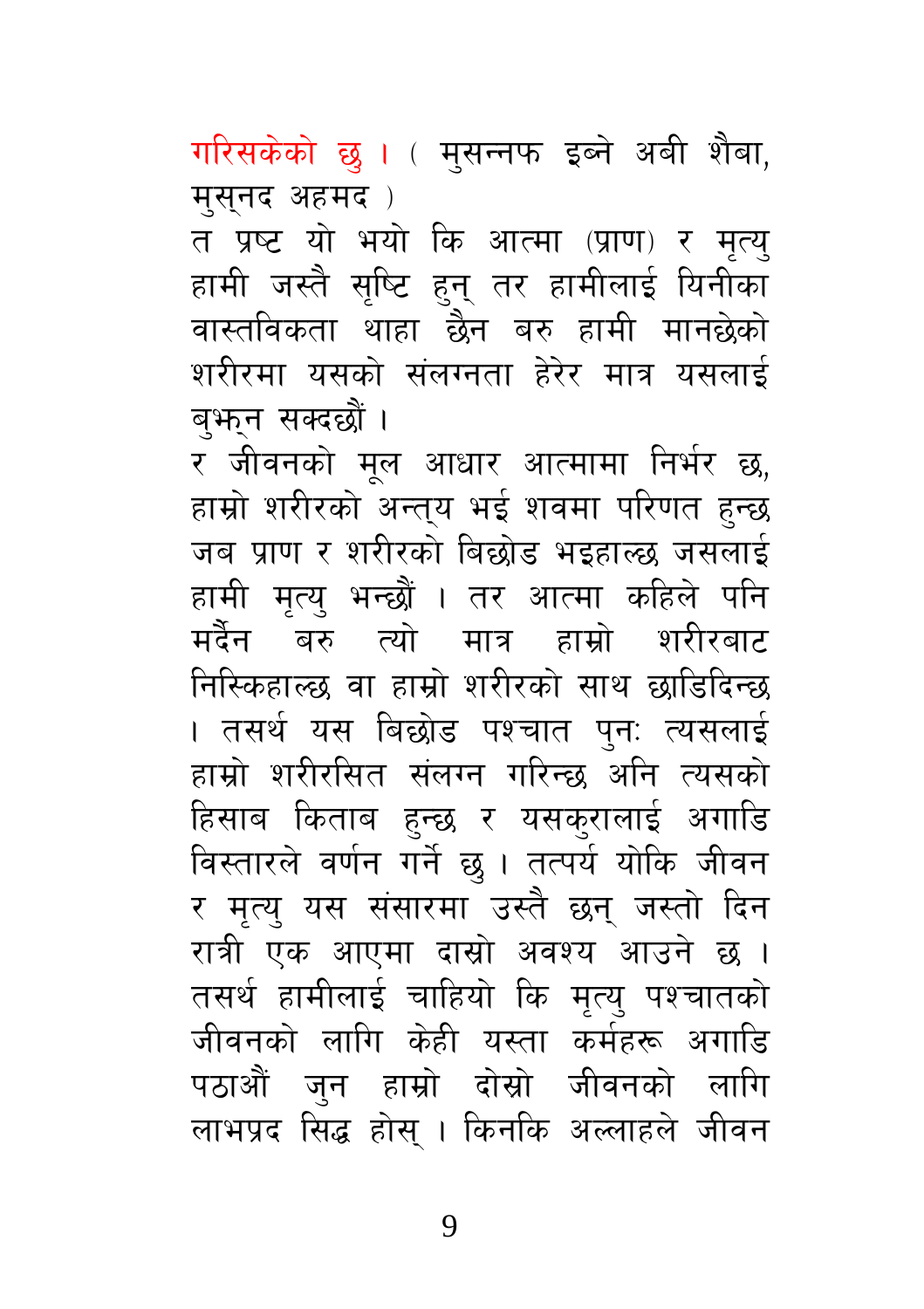र मृत्य् द्वैलाई मात्र हाम्रो परीक्षाको लागि जन्माएको छ । अल्लाहको फर्मान छ: अर्थ : त्यो जसको हातमा राज्यसत्ता छ, बडो कल्याणकारी छ, र जो हरेक करामा सामर्थ्यवान छ। जसले मृत्यु र जीवनलाई यसकारण सष्टि गरेको छ, कि तिम्रो परीक्षा गरोस् । कि तिमीमध्ये राम्रो काम को गर्दछ ? र ऊ अधिपत्यशाली र क्षमाशील छ। (सूरतुल् मुल्क १,२) र यो संसार हाम्रो लागि परिक्षाकोठा बाहेक

केही होइन तसर्थ यसमा सफल हन्को लागि आफनो सख सामग्री आफै त्यार पार।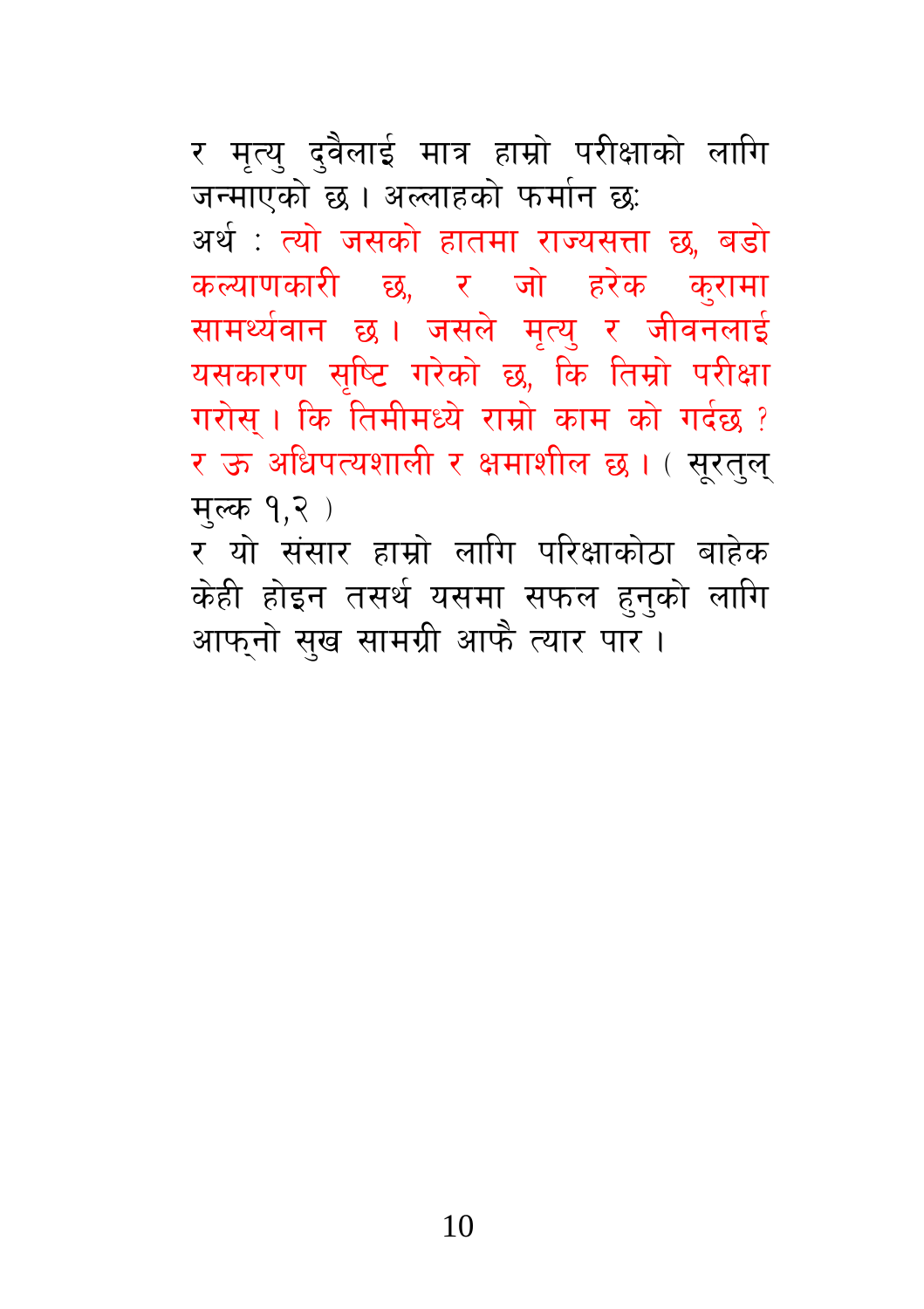## मृत्युबाट घुणा किन ?

वास्तवमा यस संसारमा भएका समस्त प्राणीहरू मृत्युबाट घृणा र जीवनसित प्रेम किन गर्छन् ? जबकि सबैलाई यो क्रो भलिभाँति थाहा छ कि मृत्यु त अवश्य आउने छ जस्तोकि अल्लाहको फर्मान छ :

अर्थ : तिमी जुन ठाउँमा भए पनि मृत्यु आएर तिमीलाई समातिहाल्छ, चाहे तिमी बलियो किल्लामा नै किन नबस ।.... ( सूरतुन् निसा  $95)$ 

र यो करो विचार गर्ने योग्य छ कि यो मृत्यु त मात्र अत्याचारीहरूको लागि नै द:खदायी हनेछ तर निष्ठावानहरू मेमिनहरूको लागि त यो शुभ सूचक नै हुनेछ जस्तो कि हदीसमा वर्णन छ :

अर्थ : मृत्य् मोमिन ( आस्थावान ) हरूको लागि उपहार हो। (तबुरानी, हाकिम) र आर्को हदीसमा वर्णन छ कि :

अर्थ : मृत्यु मोमिनको लागि त्यसको परिश्रमको राम्रो प्रतिफलको शुभारम्भ हो । ( मुसुनद अद्दैलमी )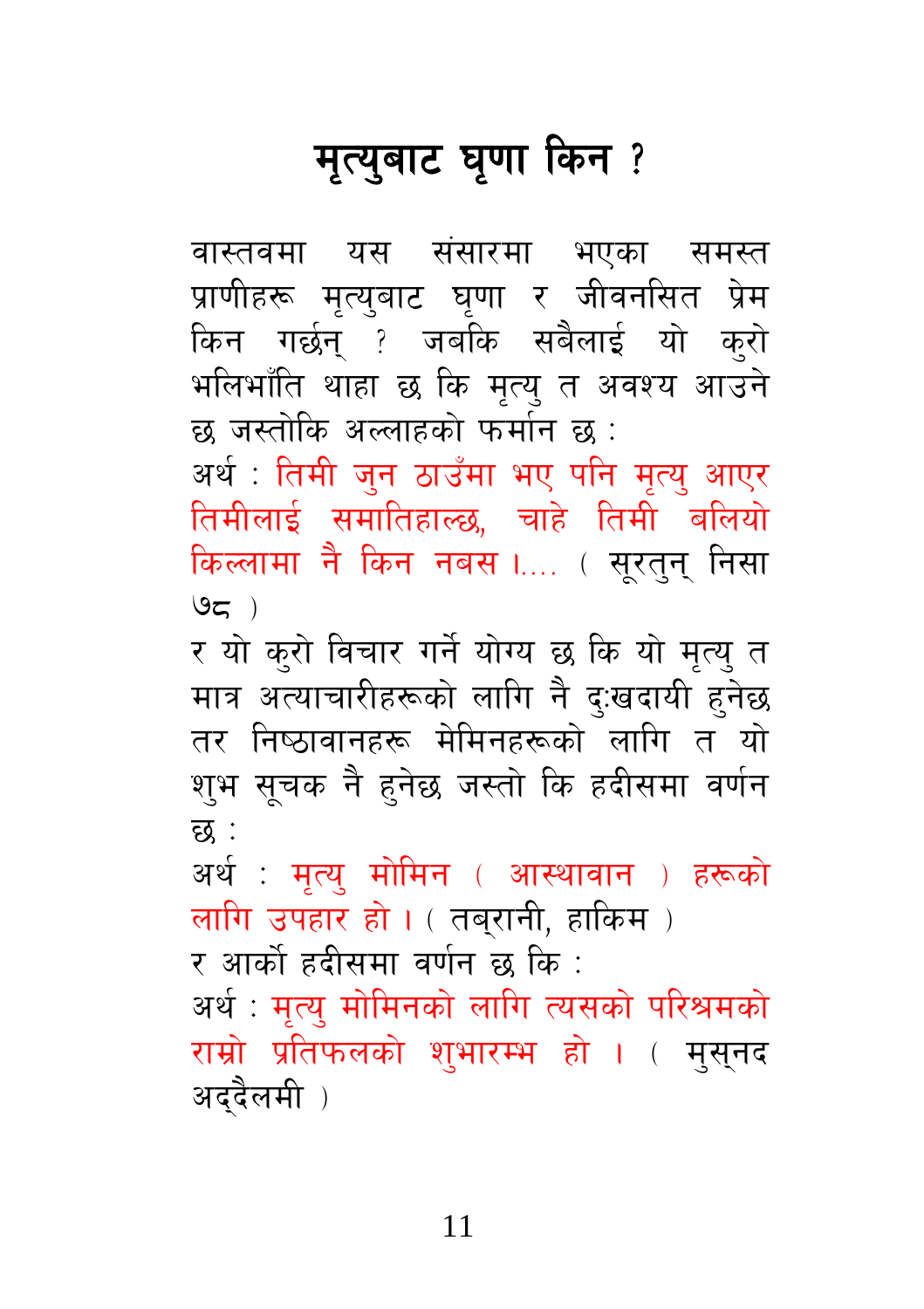तात्पर्य यो कि यो मृत्यु सबैको लागि द:खदायी हदैन तै पनि सबै उसबाट भयभीत हन्छन् किन ?

किनकि संसारका अधिकतम् मान्छेहरू आफ्नो परम् पूज्यको अवज्ञा गर्छन् र अधिकतम् मानवजाति अधर्मी र अविश्वासी छन् कुकर्मी र कमार्गी छन् । तिनीहरू जीवनभरी ती निर्देशनहरूको अवज्ञा र विरोध गर्छन् जसलाई अल्लाहले उनीहरूको निम्ति अवतरण गरेका छन् । अनि मृत्युबाट किन नडर्ने । यो त वास्तवमा डर्ने योग्य कुरा नै हो । तर अल्लाहका केही सत्यनिष्ठ सदाचारी भक्तहरू मृत्युबाट भयभीत हँदैनन् बरु त्यसको प्रतिक्षामा बसेका हुन्छन् र आफ्नो पालनकर्ताको साक्षात्कारको अभिलाषी हन्छन्, त्यसको अनुकमपाको प्रतिक्षा गरिरहेका हुन्छन् । उनीहरूलाई थाहा हन्छ कि यो संसारिक जीवन त मात्र खेलतमाशा हो वास्तविक र शाश्वतको जीवन त परलोकको जीवन नै हो । जस्तो कि अल्लाहको फर्मान छ :

अर्थ : र यो सांसारिक जीवन त मात्र खेल तमाशा हो। नि:सन्देह आखिरतको घरको जीवन नै वास्तविक जीवन हो । उनीहरूले यो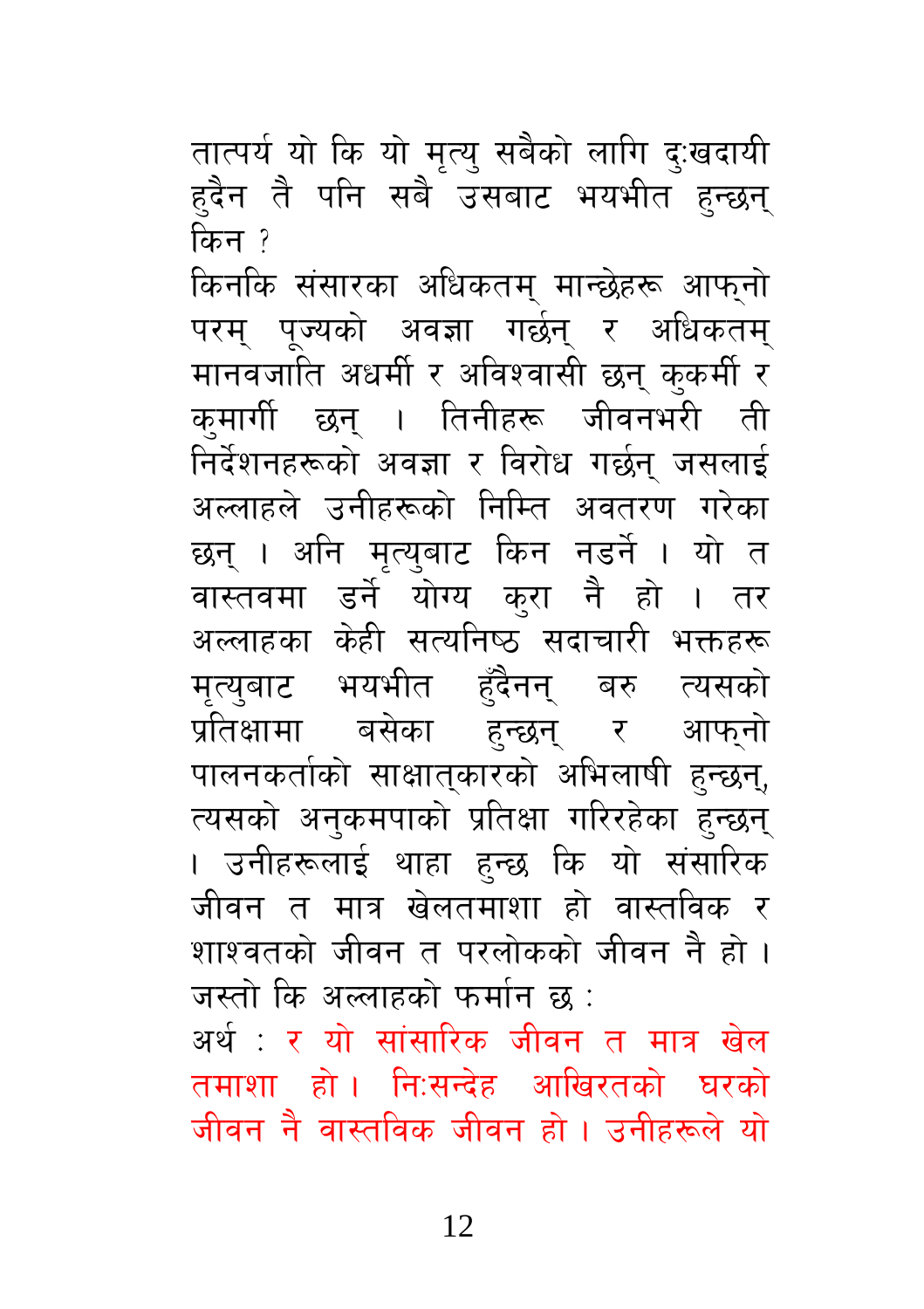ब्फ्फ्ने भए कति राम्रो हने थियो। (सूरत्ल् अन्कबत ६४) र आर्को सूरतमा अल्लाहको भनाई छ : अर्थ : तर तिमीहरूले त सांसारिक भौतिक जीवनलाई प्राथमिकता दिन्छौ । जब कि आखिरत ( परलौकिक जीवन ) धेरै उत्तम र शेष रहनेवाला छ । ( सुरतुल् अअुला १६,१७ ) र ती सदाचारी र निष्ठावानहरूलाई यो पन<mark>ि</mark> थाहाहन्छ कि यो संसारिक जीवन त आस्थावानहरूको लागि थुना हो र परीक्षाको एउटा माध्यम हो र अनास्थावानहरूको लागि स्वर्ग हो जस्तोकि हदीसमा वर्णन छ कि : अर्थ : यो संसार आस्थावानहरू ( मोमिनहरू ) को लागि थुना हो र अनास्थावानहरूको लागि स्वर्ग हो। (सहीह मुस्लिम, सुनने इब्ने माजा, सनने तिर्मिजी, मस्तदरक हाकिम) अर्थात: अनास्थावान यस संसारमा जे चाहे गर्छ, जे चाहे खान्छ, जे चाहे लगाउँछ । तर आस्थावान मात्र त्यही कार्य गर्छ जसलाई त्यसको पालनकर्ताले त्यसको लागि वैध ठहर गरेको छ, र त्यो कुरो नै खान्छ जुन वैध छन् त्यो लुगा नै लगाउँछ जसलाई लगाउने अल्लाहले अनमति दिएका छन। यसले गर्दा यो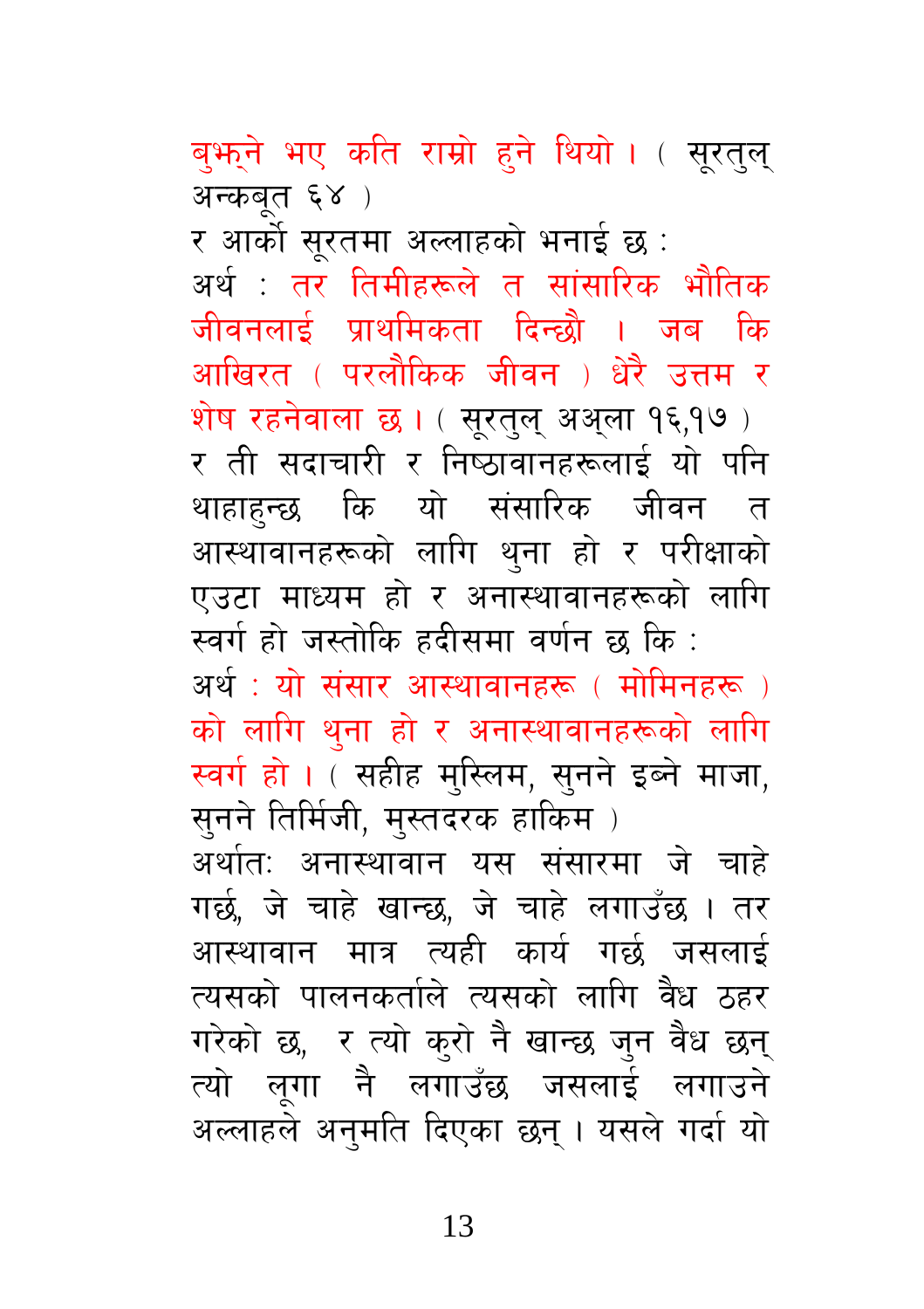संसार उसको लागि जेल सरह छ। तर आर्को जीवनमा जुन शाश्वत र शेष बाँकी रहनेवाला जीवन हो त्यसमा त्यो व्यक्ति परम् आनन्दमा हने छ । यस विपरीत काफिर, अनास्थावान, अत्याचारी, दृष्कर्मीहरू यस संसारमा त वैध अवैध दवैको उपभोग गर्छन् तर शाश्वत

जीवनमा सदैंव कष्ट र सजाय भोग्ने छन् । त हे पाठक विन्द ! आफनो जीवनको उद्देश्यलाई बुभ्रु र शाश्वत जीवनको लागि त्यारी गरिहाल कतै यस्तो नहोस् कि त्यस जीवनमा कष्ट नै कष्ट भोग्न् परोस् । र यस संसारमा तिमी पनि मत्यबाट भयभीतहनेहरू मध्येका भइहाल ।

त हे भाइ ! आजै अनास्था र कुकर्मबाट तौबा गरिहाल, र अल्लाहमा आस्था राखी उसैको गुणगानमा लाग, र त्यसैको पुजा अराधना तर्फ प्रवृत्त होऊ, र यो याचना सदैव गर्दैगर कि हे पालनकर्ता यदि जीवन मेरो लागि लाभप्रद छ भने मलाई अरु जीवनदान गर, र यदि मृत्य् मेरो लागि उचित छ भने मलाई मृत्यु प्रदान गर हे अल्लाह तिमी त सर्वज्ञानी र सर्वग्ण सम्पन्न छौ।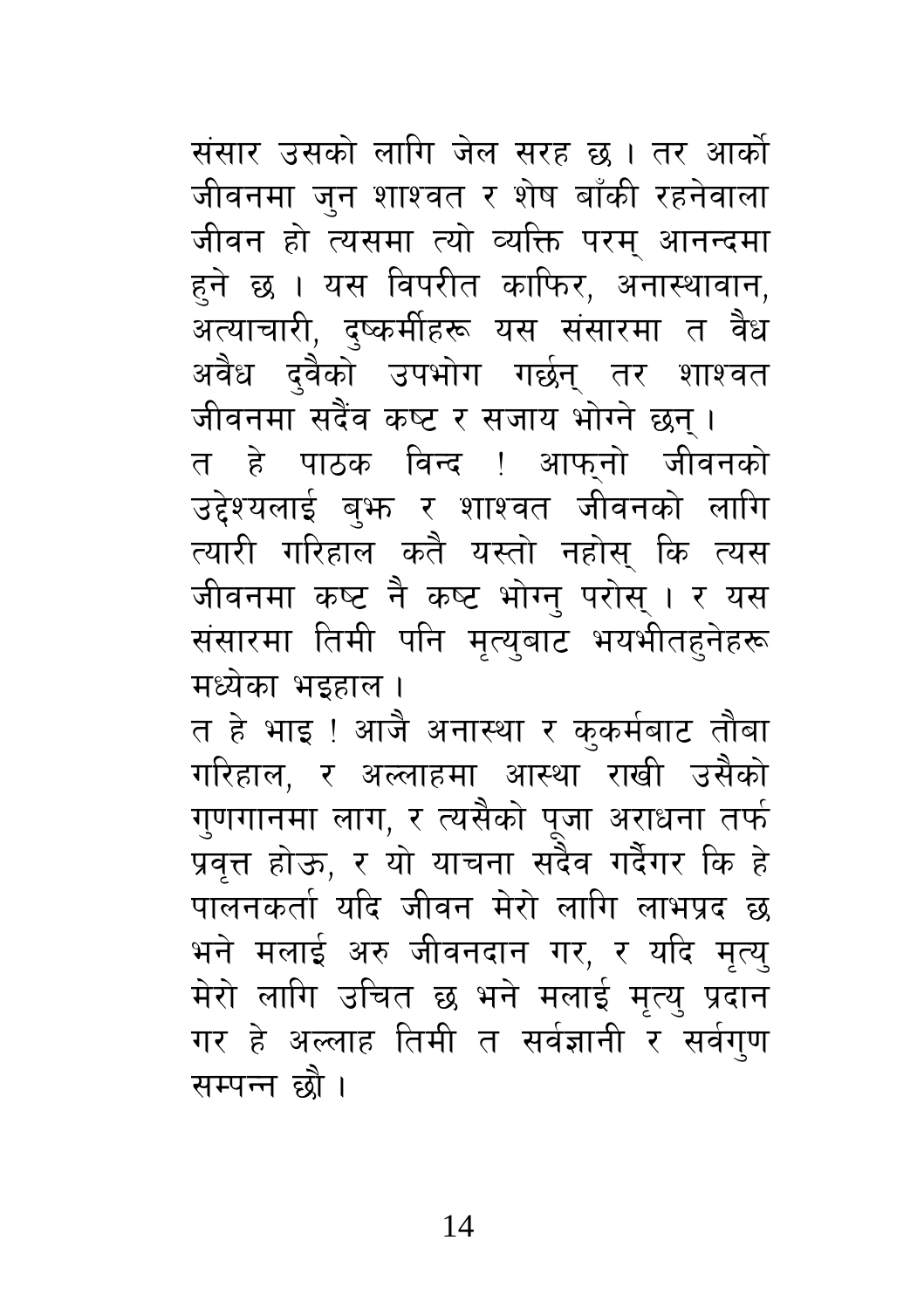## मृत्यु पश्चातको दर्शन

मृत्यु भनेको हामीलाई थाहा नै भइसकेको छ कि त्यो आत्मा र शरीरको बिछोडुको अवस्थालाई भनिन्छ । र आत्मा अल्लाहको रहस्यहरू मध्ये एउटा रहस्य हो जसको वास्तविकता अल्लाह बाहेक कसैलाई थाहा छैन, त्यसको वास्तविक ज्ञान मात्र अल्लाहलाई छ । र हामीले यो पनि प्रष्ट पारिसकेका छौं कि आत्मा शाश्वत हुन्छ त्यसलाई मृत्य् आउँदैन बरु मात्र त्यो हाम्रो शरीरबाट निस्कि आर्को ठाउँमा सरिन्छ । र त्यो कुन ठाउँ हो यस कराको विश्लेषण गर्दाखेरि हामीलाई यो ज्ञान हुन्छ कि सबैको आत्मा एउटै ठाउँमा राखिदैन । कतिपय भाग्यवानहरूको आत्मा स्वर्गको उच्चतम् श्रेणीमा ठाउँ पाउँछ त कतिपयको आत्मा स्वर्गको निकुष्टतम श्रेणीमा, कतिपयको आत्मा नर्कमा जान्छ त कतिपयका आत्माहरू स्वर्गका सरिता र नदीहरूमा हुनेछन् । अर्थात कर्मको आधारमा सबैका आतमाहरूको स्थान र बासस्थान पनि भिन्न हुनेछ, र कर्मकै आधारमा उनीहरूलाई पनि स्थान प्रदान गरिन्छ ।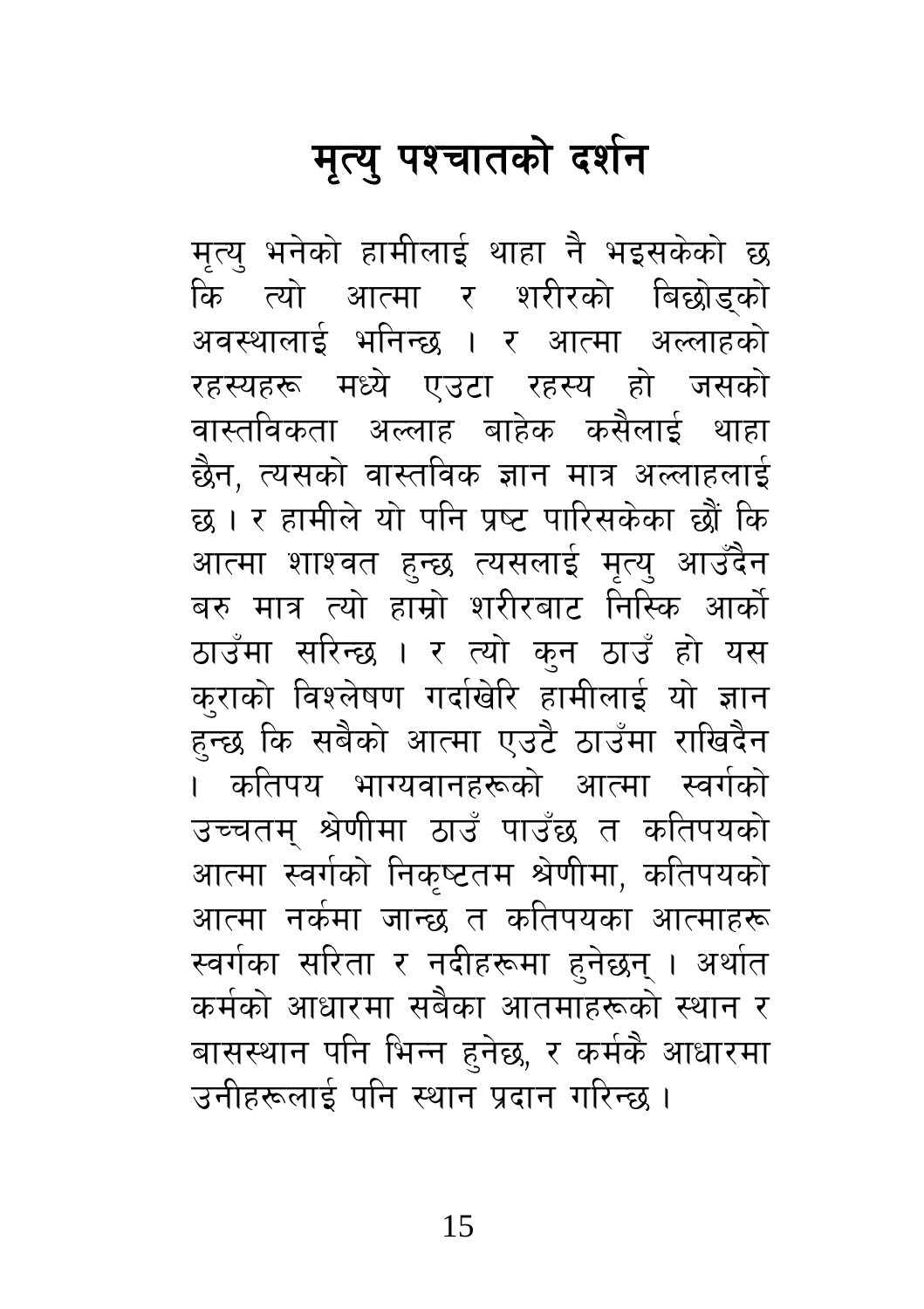अर्थात संक्षेपमा यो बुभूनुसु कि यस आत्माका क्रमशः चारवटा चरणहरू छन् र ती निम्न हुन्

१ - पहिलो चरण हो जन्मको अर्थात आमाको गर्भ जसभित्र सबै शिशुको शरीरमा यस आत्मालाई हालिन्छ, अनि शिशको रूप र आकारमा त्यसको जन्म हुन्छ । २ - संसारिक जीवन जहाँ यो सबैको शरीरमा रहेर कर्म गर्नुमा सहभागी हुन्छ । ३ - बर्जख अर्थात मरणोपरान्तको जीवन जसको अवधि प्रलय सम्मको हुनेछ। ४ - प्रलय पश्चातको शाश्वत जीवन जस पश्चात यसको दशामा क्नै परिवर्तन हँदैन । यो त आत्माको दशा एवं अवस्थाको वर्णन भयो । तर हाम्रो वास्तविक जीवन परलौकिक यात्रा पश्चात नै आरम्भ हुन्छ त्यसलाई म कमशः वर्णन गर्ने प्रयास निम्नमा गर्दछ ।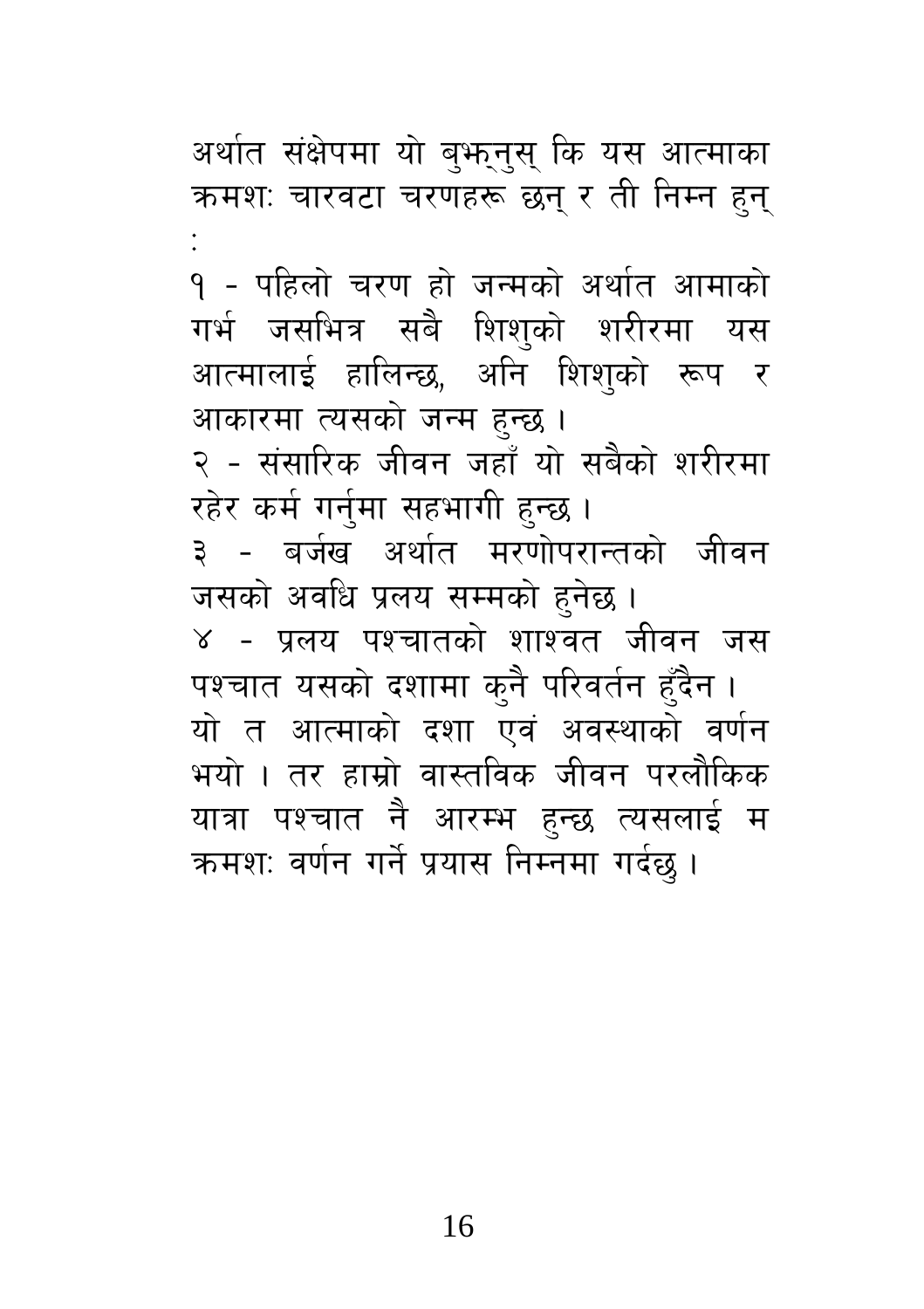#### मृत्यु पश्चातको पहिलो पडाव ( चरण) चिहान

मनष्यले मरे पश्चात त्यसको पहिलो ठेगाना चिहान नै हो जस्तोकि हामी आफ्नो आँखाले प्रत्यक्ष हेर्दैगर्छौ । तर वास्तवमा मन्ष्य यति तुच्छ र अज्ञानी छ कि त्यसलाई पहिला यो नै थाहा थिएन कि मृतक शरीरलाई के गरोस्, तर अल्लाहले त्यसलाई यो सिकायो कि त्यसलाई कसरी सम्मानको साथ चिहानमा राखिन्छ । जस्तोकि जब यस संसारको सर्वप्रथम हत्या आदमको दुई छोराहरू मध्ये एकले गऱ्यो त त्यसको शवलाई के गरोस् यो सोच्न थाल्यो, तर त्यसलाई केही उपाय समभूमा आएन अनि अल्लाहले एउटा कागद्वारा त्यसको र्मादर्शन गऱ्या, हेर्नुस् अल्लाहले यस घटनालाई क्रआनमा यसप्रकार वर्णन गरेको छ । अर्थ : (हे मुहम्मद सल्लल्लाहो अलैहे वसल्लम

!) तिनीहरूलाई आदम(अलैस्सिलाम)का दुईटा छोरा (हाबील र काबील) का क्राहरू पनि सुनाई दिनु कि जब ती दुबैले (अल्लाहलाई) केही भेंट अर्पित गरे, तब एउटाको भेंटी स्वीकार भयो र अर्कोको स्वीकार भएन । उसले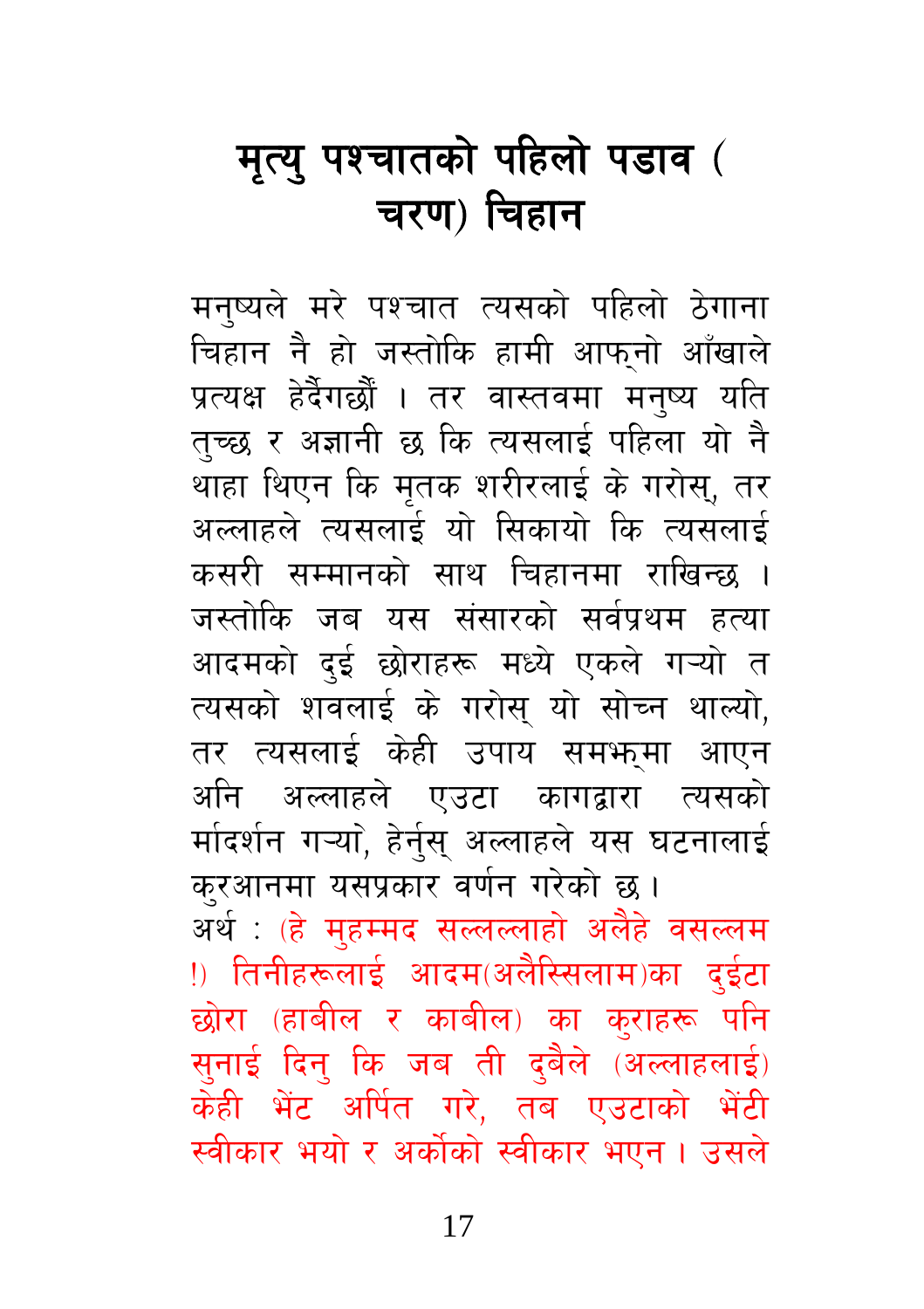(काबीलले) भन्न थाल्यो कि मैले तिमीलाई हत्या गर्नेछ। (हाबीलले) भन्यो कि अल्लाहले आत्म संयमीहरूको कर्म स्वीकार गर्ने गर्दछ। यदि तिमीले मलाई मार्न हात उठाउँछौ भने म तिमीलाई मार्न हात उठाउन्न, मलाई त अल्लाह, सम्पर्ण ब्रहमाण्डको स्वामीबाट डर लाग्छ। म त चाहन्छ कि तिमीले मेरो पाप र आफ्नो पाप आफ्नै टाउकोमा राख जसले गर्दा तिमी नर्कीयहरूमध्ये होऊ र अत्याचारीहरूको लागि यही नै दण्ड हो। यसरी उसको मनले उसलाई आफ्नो भाइको हत्या गर्न उत्तेजित गऱ्यो अनि उसले यसको हत्या गरिहाल्यो र जसबाट आफ् हानि भोग्नेहरूमा परिहाल्यो । त्यसपछि अल्लाहले एउटा काग पठायो. जसले कि माटो यसकारण खनी रहेको थियो कि त्यसलाई देखाओस कि उसले आफ्नो भाइको मृतक शरीर कसरी लुकाओस् । उसले भन्न थाल्यो कि ज्यादै द:खको करो छ कि मबाट यति पनि हुन सकेन कि म यस काग जस्तो आफ्नो भाइको शव लुकाउन सकूँ। अनि उसलाई पछतो भयो र ऊ लज्जितहरू मध्येको भयो। (सुरतुलु माइदा २७ - ३१)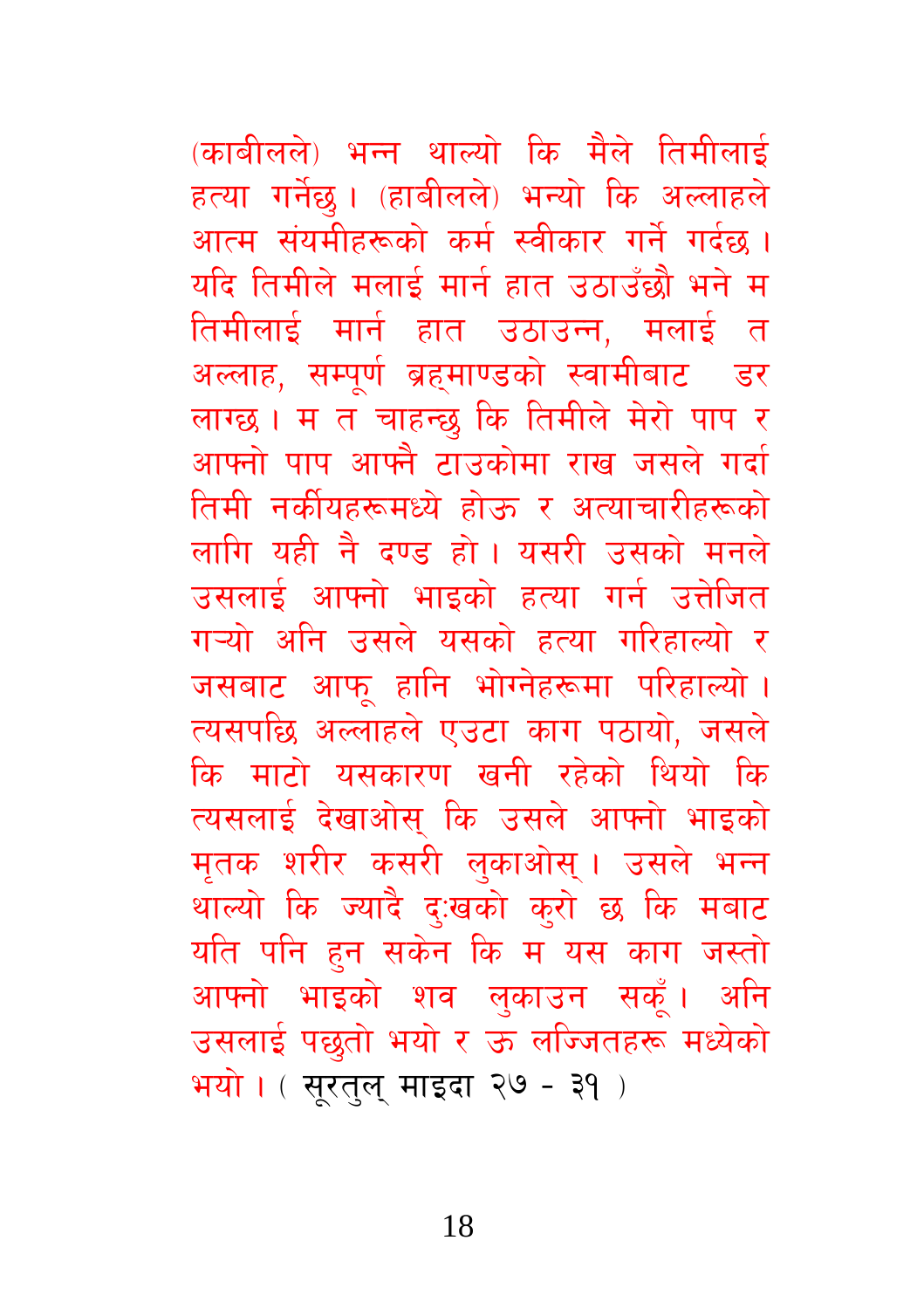यो मानवजातिले गरेको पहिलो हत्या थियो । तातुपर्य योकि हाम्रो पहिलो ठेगाना चिहान नै हो र यसमा पनि हाम्रो सम्मान नै नीहित छ. किनकि अल्लाहले हामीलाई सर्वश्रेष्ठ सष्टिको पदले सम्मानित गरेको छ त हाम्रो यस सम्मानलाई हाम्रो मरणोपरान्त पनि बाँकी राख्छ त्यो यसरी कि हामीलाई मत्य पश्चात जनावर भें फालेमा हाम्रो शवको अपमान हुन्थ्यो यसैले अल्लाहले हामीलाई यो चिहानमा दफनाउने तरिका सिकायो, तर अधिकांश मानछेहरूले कृतज्ञता प्रकट गर्दैनन् ।

र हाम्रो यो पहिलो चरण अति महत्वपूर्ण चरण हो जुन मान्छे यसमा सफल भयो त्यो अरु अगाडिका समस्त चरणहरूमा सफलता प्राप्त गर्नेछ ।

तर हे भाइ ! मृत्यु पश्चातको यो पहिलो चरण अति कष्टमय र दखदायी हुन्छ, र जसले पनि अल्लाह र तयसका सन्देष्टाहरू माथि आस्था राख्दैन त्यो कदापि यसमा सफल हनेछैन, बरु त्यसको स्वागत कष्टबाट नै हुनेछ । एउटा हदीसमा वर्णन छ जस हदीसलाई लगभग ५० सहाबीहरूले वर्णन गरेका छन् यो हदीसलाई पढी यसमा अवश्य विचार गर्न होला ।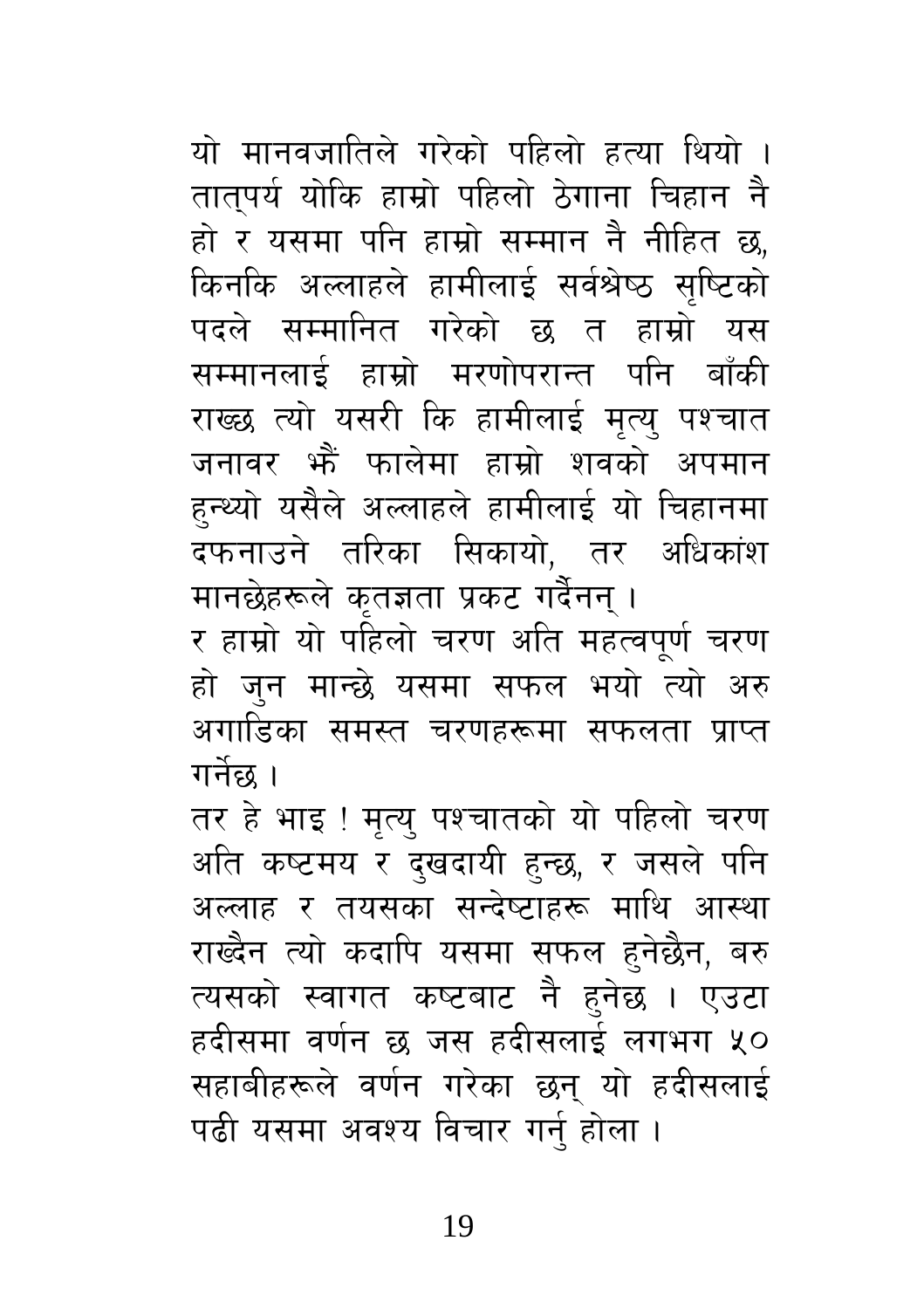अर्थ: रसूल सल्लल्लाहो अलैहे वसल्लमको भनाई छ: कि चिहानमा जब मृतक दफनाइन्छ त त्यस निकट दुई फरिश्ताहरू आउँछन् र त्यससित सोध्छन: कि तिम्रो पालनकर्ता को हो <u>? त यदि त्यो मान्छे संसारिक जीवनमा</u> आस्थावान थियो भने उत्तर दिनेछ: मेरो पालनकर्ता अल्लाह हो , अनि सोध्छन् तिम्रो धर्म के हो ? त तयो उत्तर दिन्छ कि मेरो धर्म इस्लाम हो, अनि सोध्छन् कि जुन मान्छे तिमीहरूको माभ्तामा पठाइएको थियो त्यसको बारेमा तिम्रो के विचार छ ? त त्यो मोमिन मान्छे भन्छ: कि उहाँ त अल्लाहले पठाएका सन्देष्टा हुनुहुन्थ्यो, त उनीहरू सोध्छन् कि यो करो तिमीलाई कसरी थाहा भयो ? त त्यो मान्छे भन्छ : कि मैले अल्लाहको किताब ( करआन) को अध्ययन गरेर त्यसमा भएका निर्देशनहरू माथि आस्था राखेर त्यसका समस्त निर्देशनहरूमा विश्वास राख्नुको कारण मलाई यो सबै थाहा भएको हो । त आकाशमा ठूलो स्वरमा पुकारिन्छ कि मेरो भक्तले सत्य भन्यो त्यसको लागि स्वर्गको ओछयान लगाइदेऊ, र त्यसको लागि स्वर्गको ढोका खोलिदेऊ, र त्यसलाई स्वर्गीयहरूको लुगा लगाउन देऊ । र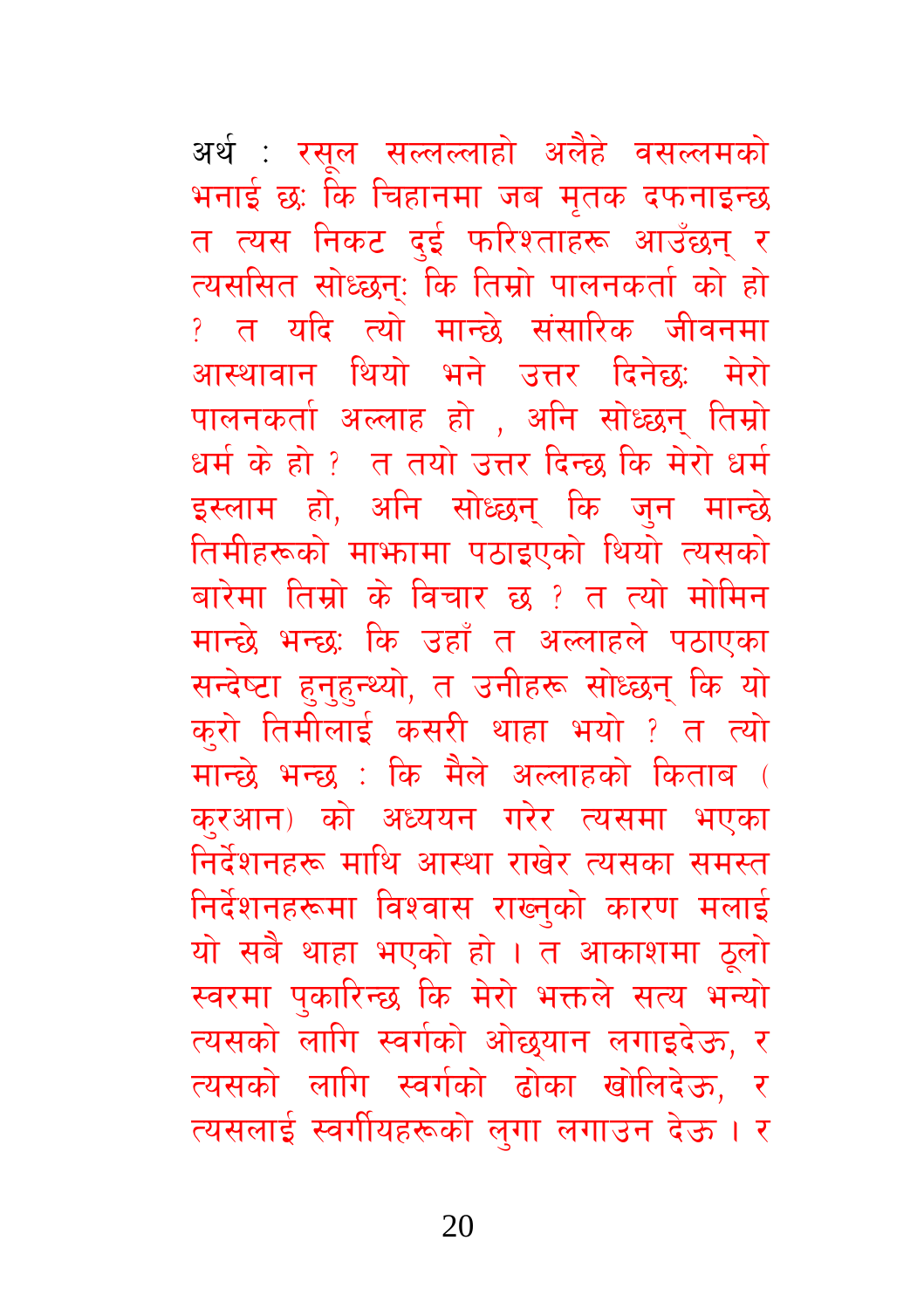त्यसको चिहानलाई अति फराकिलो गराइने छ । तर यदि मान्छे अनास्थावान हुन्छ भने जब चिहान भित्र ती दुईटै फरिश्ताहरूले सोध्छन् <u>कि तिम्रो पालनकर्ता को हो १ त त्यो मान्छे</u> भन्ने छः हाय हाय (अफुसोच) मलाई त केही थाहा नै छैन, अनि सोध्नेछन् तिम्रो धर्म के हो ? त पहिलो उत्तर भैं भन्ने छ हाय हाय मलाई त यसबारे केही ज्ञान नै छैन, अनि सोध्छन तिमीहरूको माभ्जामा जन व्यक्ति पठाइएका थिए त्यसको बारेमा तिम्रो के विचार छ ? त त्यसको उत्तर पहिला द्वै उत्तरबाट भिन्न हँदैन । अनि आकाशमा ठूलो स्वरले पुकारिन्छ कि मेरो यस दासले असत्य भन्यो, यसको लागि नर्कको ओछयान लगाइदेऊ, र यसको लागि ढोका खोलिदेऊ, र यसलाई नर्कको नर्कीयहरूको लुगा लगाइदेऊ.... । ( यो हदीस विस्तारको साथ सुनने अबी दाऊदमा वर्णन छ  $\lambda$ 

त हे भाइ ! चिहानमा यदि त्यो मान्छे आफनो संसारिक जीवनमा आस्थावान र सत्कर्मी रहेको छ भने स्वर्गको अनुकम्पा प्रदान गरिनेछ । तर यदि व्यक्ति आफ्**नो संसारीय जीवनमा** अनास्थावान र अधर्मी थियो भने त्यसलार्द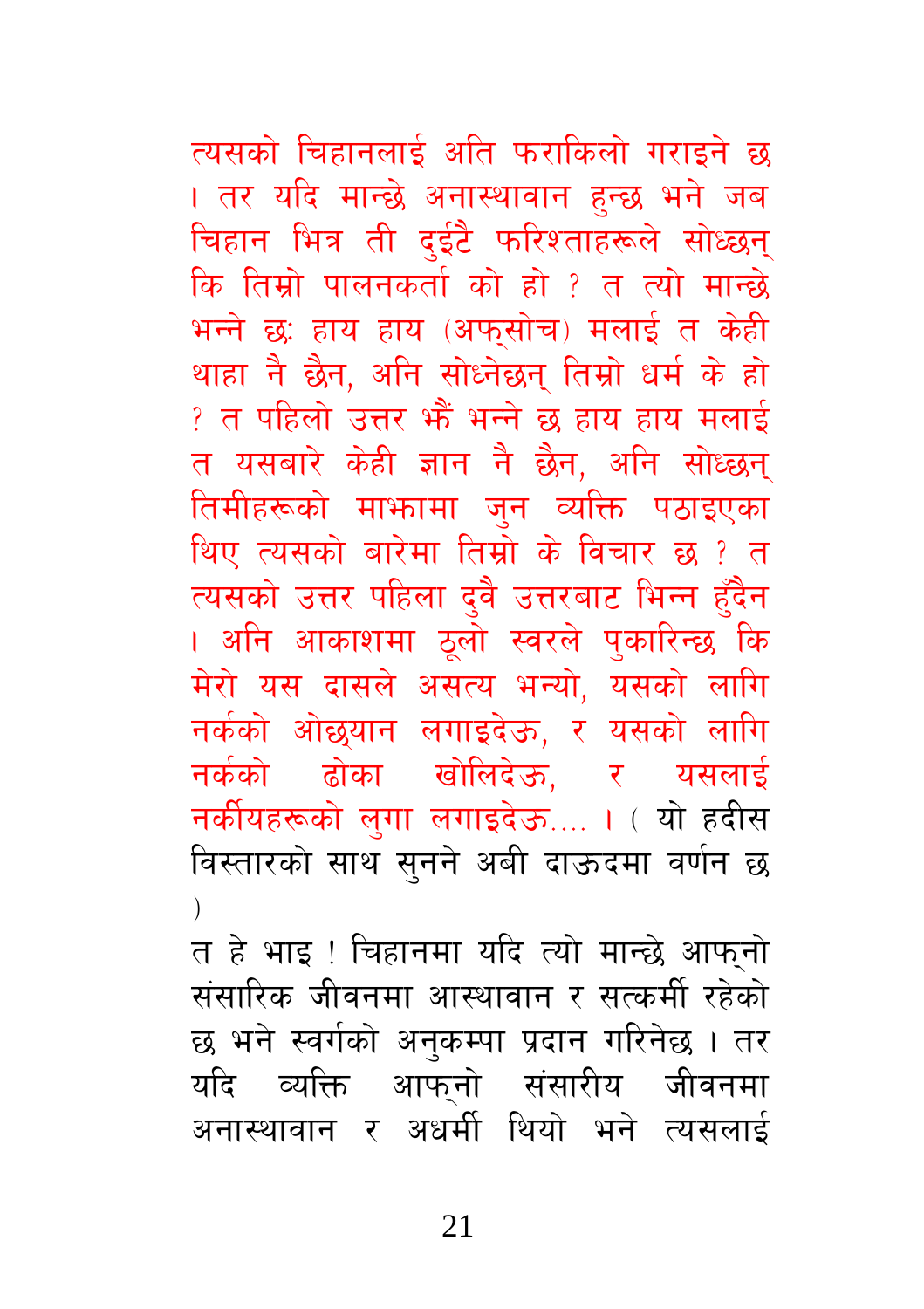दण्ड दिइनेछ र त्यसलाई चिहान यसरी थिच्छ कि त्यसका शरीरका हड्डीहरू एकआर्का सित मिलिहालछन् । यसले गर्दा आफ्नो यस हुने प्रयत्न गर, नत्र मृत्यु आए पश्चात अफशोच बाहेक केही गर्न सक्नु हुनेछैन ।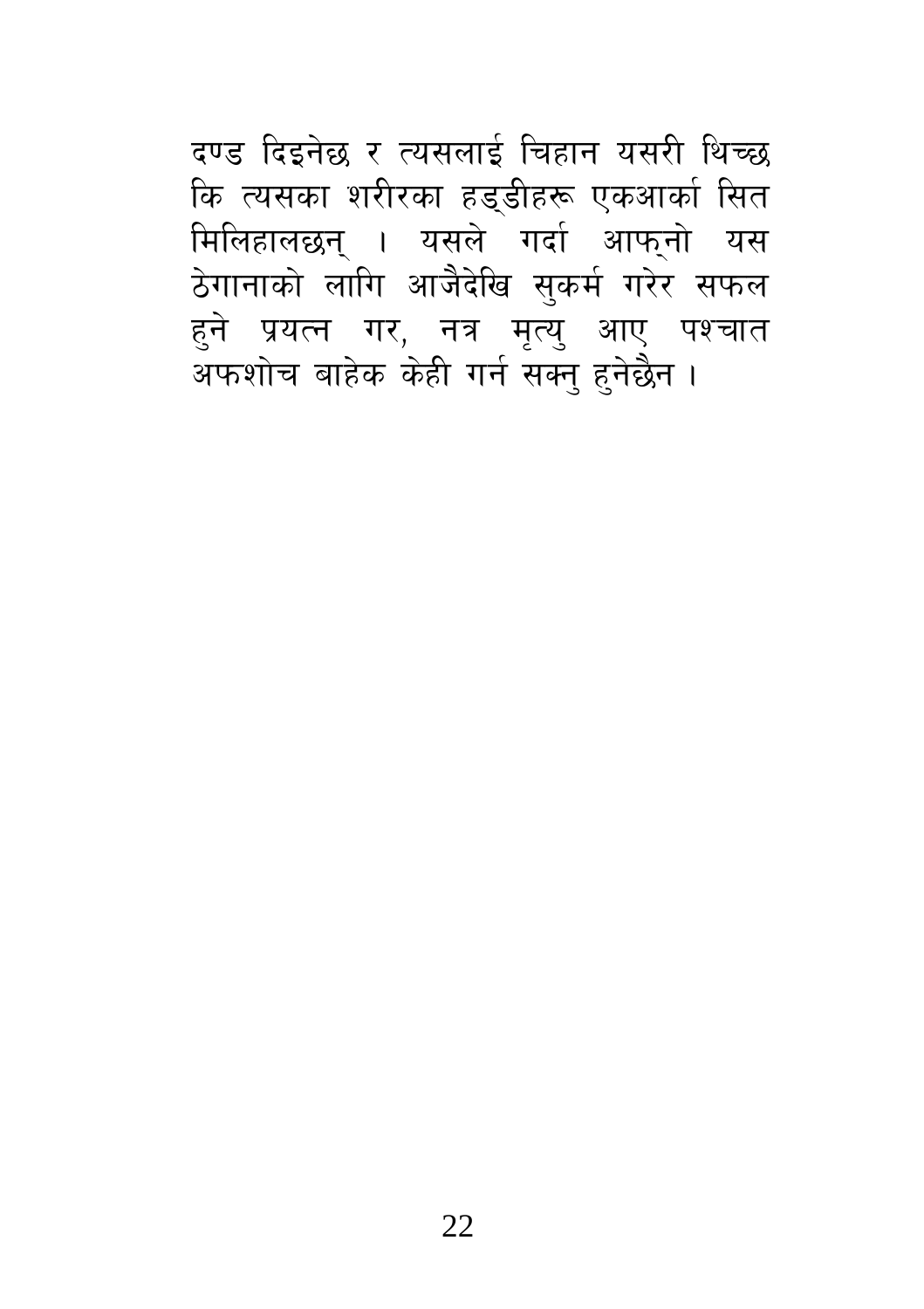## दोस्रो चरण सिंगा फूँक्**न्**

जब इस्राफील नामक फरिश्ताले पहिलो पटक सूर ( सिंगा ) फूँक्ने छन् त समस्त संसार ध्वस्त भइहाल्ने छ, चन्द्र, सूर्य, आकाश, पाताल सबैको अन्त्य हुनेछ । जस्तोकि अल्लाहको फर्मान छ :

अर्थ : र जन दिन सुर फुकिनेछ तब जो आकाशहरू र जो जमिनमा छन्, सबै आत्तिनेछन्, (मुर्छित भइहाल्नेछन्) तिनी बाहेक जसलाई अल्लाह चाहन्छ । र सबै उसको समक्ष विवश र बाध्य भई उपस्थित हनेछन। र जब तिमीले पहाडहरूलाई हेरेर तिनीहरूलाई आफ्नो ठाउँमा स्थिर देख्दछौ, तर तिनीहरू पनि यसप्रकार हिंडुनेछन्, जस्तो कि बादल। यो अल्लाहको कारीगरी हो, जसले प्रत्येक कुरालाई बलियो बनायो। नि:सन्देह उसले तिम्रा कर्महरूको बारेमा जानकारी राख्दछ । ( सरतन्नमल द७.दद)

र आर्को सुरतमा अल्लाहको भनाई छ :

अर्थ: र जब सूर फूँकिनेछ तब, जो आकाशमा छन् र जो धरतीमा छन्, सबै मूर्छित भई ढल्नेछन् (तर) जसलाई अल्लाहले चाहन्छ,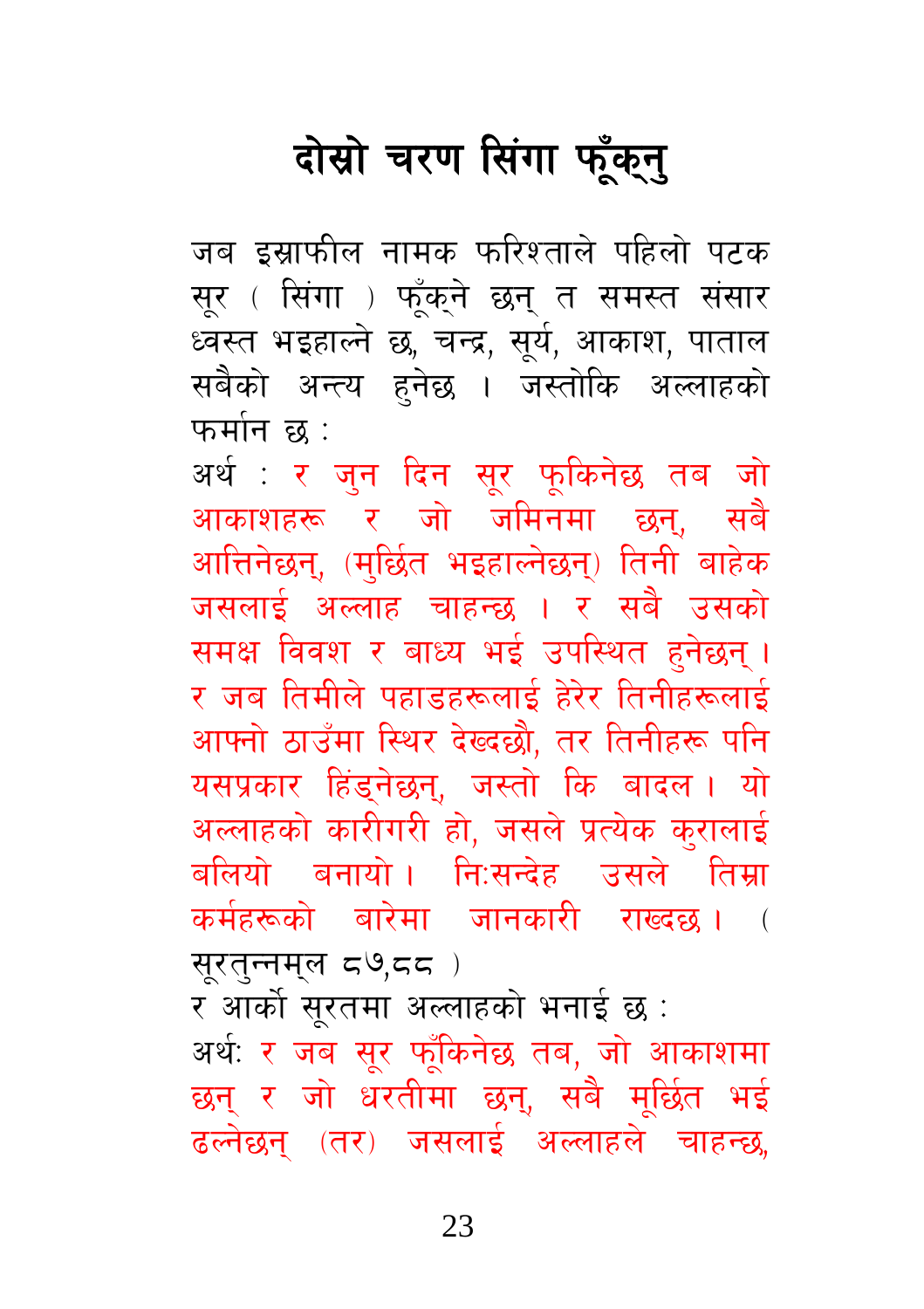फोरि दोस्रो पटक सूर फूँकिनेछ, तब तुरुन्तै सबै उभेर हेर्न थाल्नेछन्। र धरती आफनो पालनकर्ताको प्रकाशले जगमग हनेछ र कर्मको खाता खोलेर राखिदिइनेछ, पैगम्बर र (अन्य) साक्षीहरू उपस्थित गराइनेछन् र उनीहरूमा इन्साफको साथ निर्णय गरिनेछ र कसैमाथि अन्याय गरिने छैन । ( सुरत्ज्जुमर ६८,६९ ) र आर्को सरतमा अल्लाहको भनाई छ : अर्थ : तसर्थ जब सूरमा एकफूँक फूँकिनेछ, र धरती र पहाड दवै उठाइनेछन्, र एकैचोटीबाट क्षतविक्षत गरिनेछन् । ( सूरत्**ल् हाक्का १३,१४**  $\lambda$ 

र हदीसमा वर्णन छ कि :

अर्थ : जब अल्लाहले समस्त ब्रहमाण्डलाई सृष्टि गरिसक्यो त सिंगालाई सृष्टि गऱ्यो अनि इस्राफील नामक फरिश्तालाई प्रदान गऱ्यो त त्यो फरिश्ता त्यो सिंगालाई आफ्नो मुखमा लगाई अल्लाहको आदेशको प्रतिक्षा गर्दै अल्लाहको अर्शतर्फ हेरिराखेको छ कि त्यसलाई फूँक्ने आदेश गरियोस् .... (र यसै हदीसमा अगाडि वर्णन छ) कि रसूल सल्लल्लाहो अलैहे वसल्लमले भन्नु भयोकि सूर तीन पटक फूँकिन्छ । एउटा फूँकेमा समस्त ब्रहमाण्ड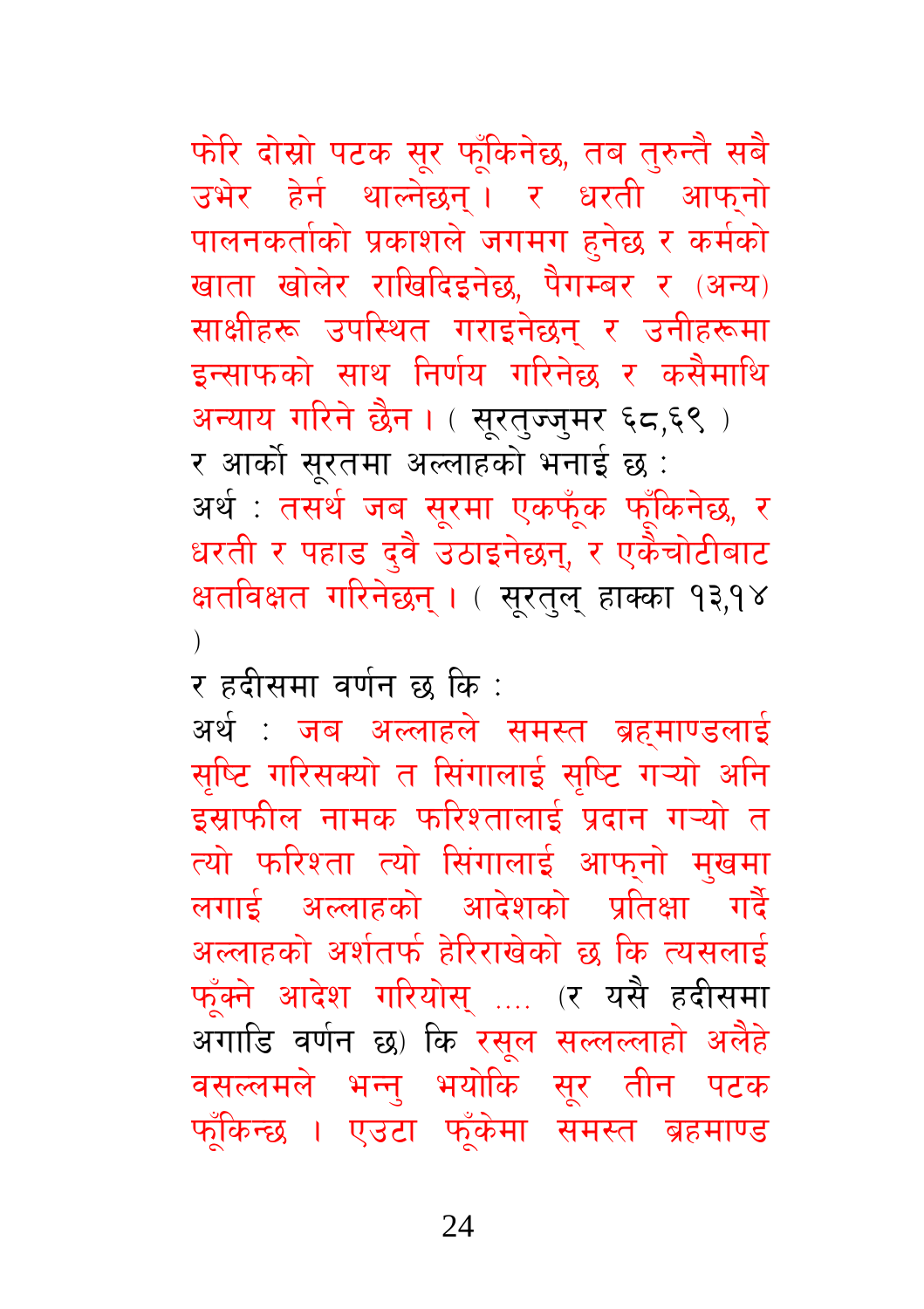क्षतविक्षत भइहाल्नेछ, र दोस्रो पटक सिंगा फूँकेमा सबै मूर्छित अर्थात मृत भइहाल्ने छन्, र तेस्रो पटक सुर फूँकेमा सबै पुन: जीवित भई आफनो पालनकर्ता तर्फ त्यसको समक्ष गई उभिनेछन् । ( मुस्नद अबू यअ्ला, बैहकी, तबरानी )

दोस्रो पटक सुर फूँकेमा सबै मूर्छित हनेछन् जस्तोकि अल्लाहको फर्मान छ :

अर्थ : र जब सूर फूँकिनेछ तब, जो आकाशमा छन् र जो धरतीमा छन्, सबै मुर्छित भई ढल्नेछन् (तर) जसलाई अल्लाहले चाहन्छ, फोरि दोस्रो पटक सूर फूँकिनेछ, तब तुरुन्तै सबै उभेर हेर्न थाल्नेछन्। र धरती आफ्नो पालनकर्ताको प्रकाशले जगमग हनेछ र कर्मको खाता खोलेर राखिदिइनेछ, पैगम्बर र (अन्य) साक्षीहरू उपस्थित गराइनेछन् र उनीहरूमा इन्साफको साथ निर्णय गरिनेछ र कसैमाथि अन्याय गरिने छैन। (सूरत्ज्जुमर ६८,६९) त यस पटक जे जति सृष्टिहरू छन् सबैको अन्त्य हुनेछ मात्र एक अल्लाह जुनकि अविनाशी छ त्यो मात्र नै बाँकी रहनेछ । अनि जब तेस्रो पटक सिंगा फाँकिने छ त समस्त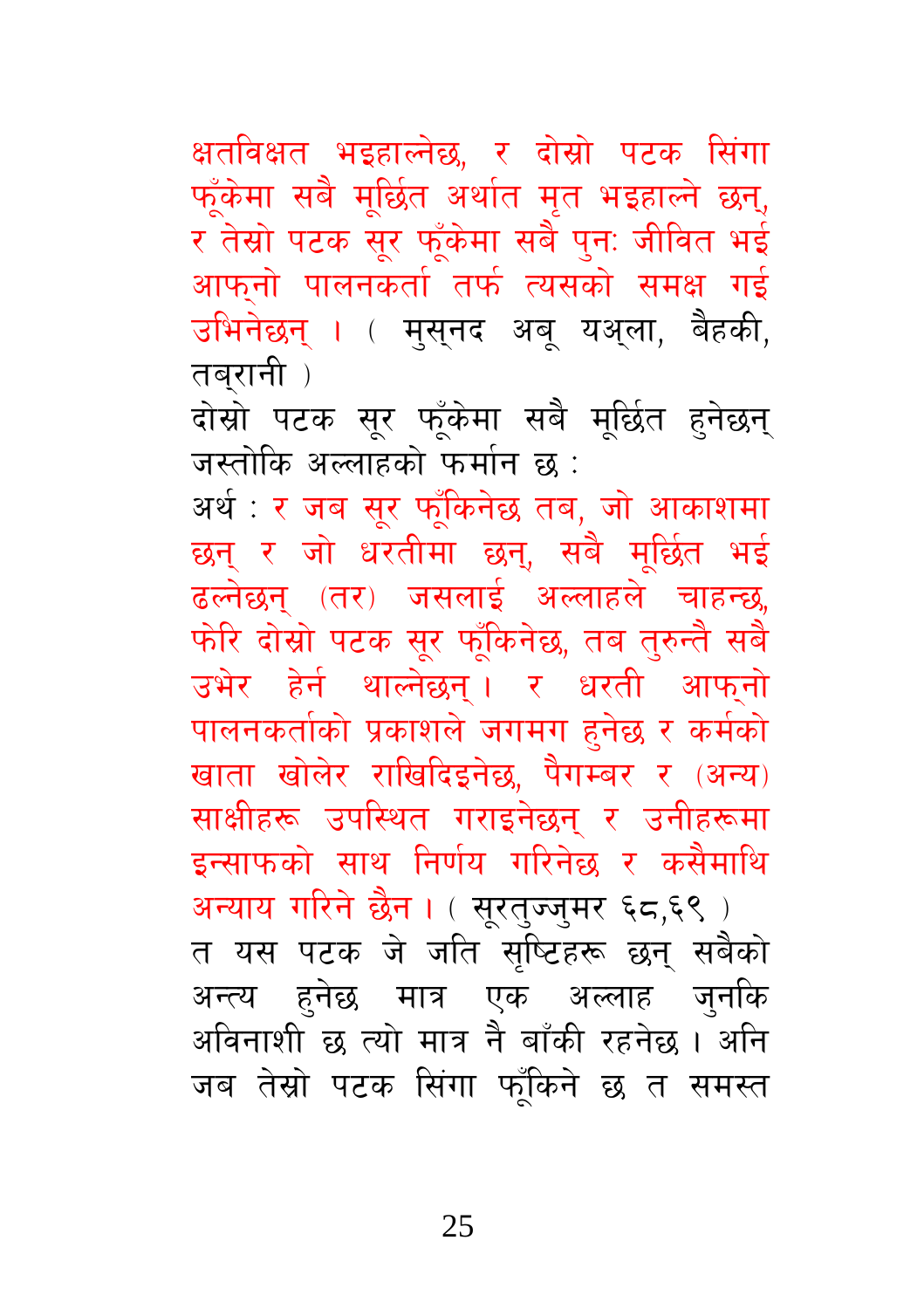सृष्टिहरू आफ्**नो पालनकर्ता समक्ष आएर** उभिने छन् जस्तो कि अल्लाहको भनाई छ : अर्थ: र सूर (सिंगा) फूँकिने बित्तिकै यिनीहरू सबै आफ्ना चिहानहरूबाट (निस्केर) आफ्नो पालनकर्तातिर दर्गुर्नेछन् । भन्नेछन्: "हाय-हाय कसले हामीलाई निद्राबाट जगाइदियो ? यही हो जसको रहमानले वचन दिएको थियो। र रसलहरूले साँचो करा भनेका थिए"। अनि एउटा ठूलो चित्कार हुनेछ। त उनीहरू सबै अचानक हाम्रो साम् उपस्थित गराई हालिने छन्। यस दिन कुनै व्यक्तिमाथि कुनै पनि अन्याय हनेछैन र तिमीलाई प्रतिफलको रूपमा त्यही प्राप्त हुनेछ जुन तिमीले गर्दै आइरहेका थियौ । (सूरत् यासीन ५१-५४) र आर्को ठाउँमा अल्लाहको कथन छ : अर्थ : जन दिन मानिसहरूले त्यस ठुलो चित्कार निश्चित तौरल सुनिहाल्नेछन् । त्यही ( चिहानबाट) निस्किने दिन हनेछ। हामीले नै जीवित गर्दछौं र हामीले नै मार्दछौं र हाम्रै पासमा फर्केर आउनु छ । जुन दिन जमीन फाट्नेछ र उनीहरू भन्दट निस्किहाल्नेछन्। यो एकत्रित गर्नु हामीलाई बिल्कुल सरल छ । (

सरत काफ ४२-४४)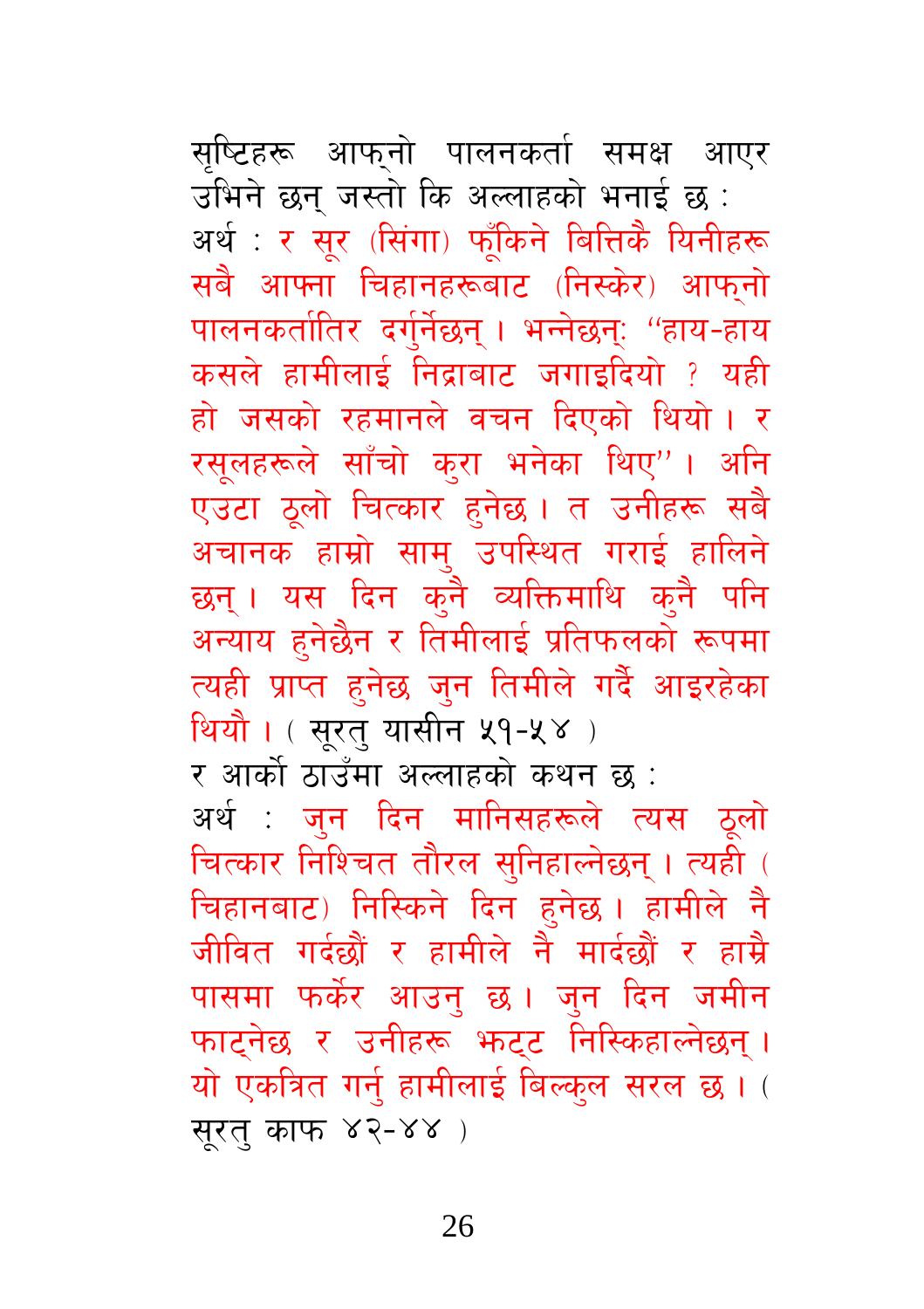र यस सूर पश्चात अल्लाह तआलाले एउटा विशेष प्रकारको वृष्टि गराउने छ जसको उद्देश्य यो हुन्छ कि अल्लाह सबैलाई जीवित पारोस् । अनि यो वृष्टि हनसाथ सबै जीवधारीहरू साग सब्जी भें धरतीबाट उमर्न थाल्छन्, र सबैको पर्नावृत्ति पूर्णरूपले त्यस्तै हनेछ जस्तोकि त्यो संसारमा थियो अनि सबै दग्दै आफ्नो पालनकर्ता अल्लाह समक्ष आउने छन्, र सबैजना त्यसदिन वस्त्रहीन हुनेछन् उस्तै जस्तो कि आफ़नो आमाको गर्भबाट जन्मेका थिए। जस्तो कि हदीसमा वर्णन छ: अर्थ : रसूल सल्लल्लाहो अलैहे वसल्लमले भन्न् भयोः कि तिमीहरू प्रलयको दिन जसरी नंग्न अवस्थामा जन्मेका थियौ त्यस्तै भेला गरिनेछौ ( बखारी, मुस्लिम)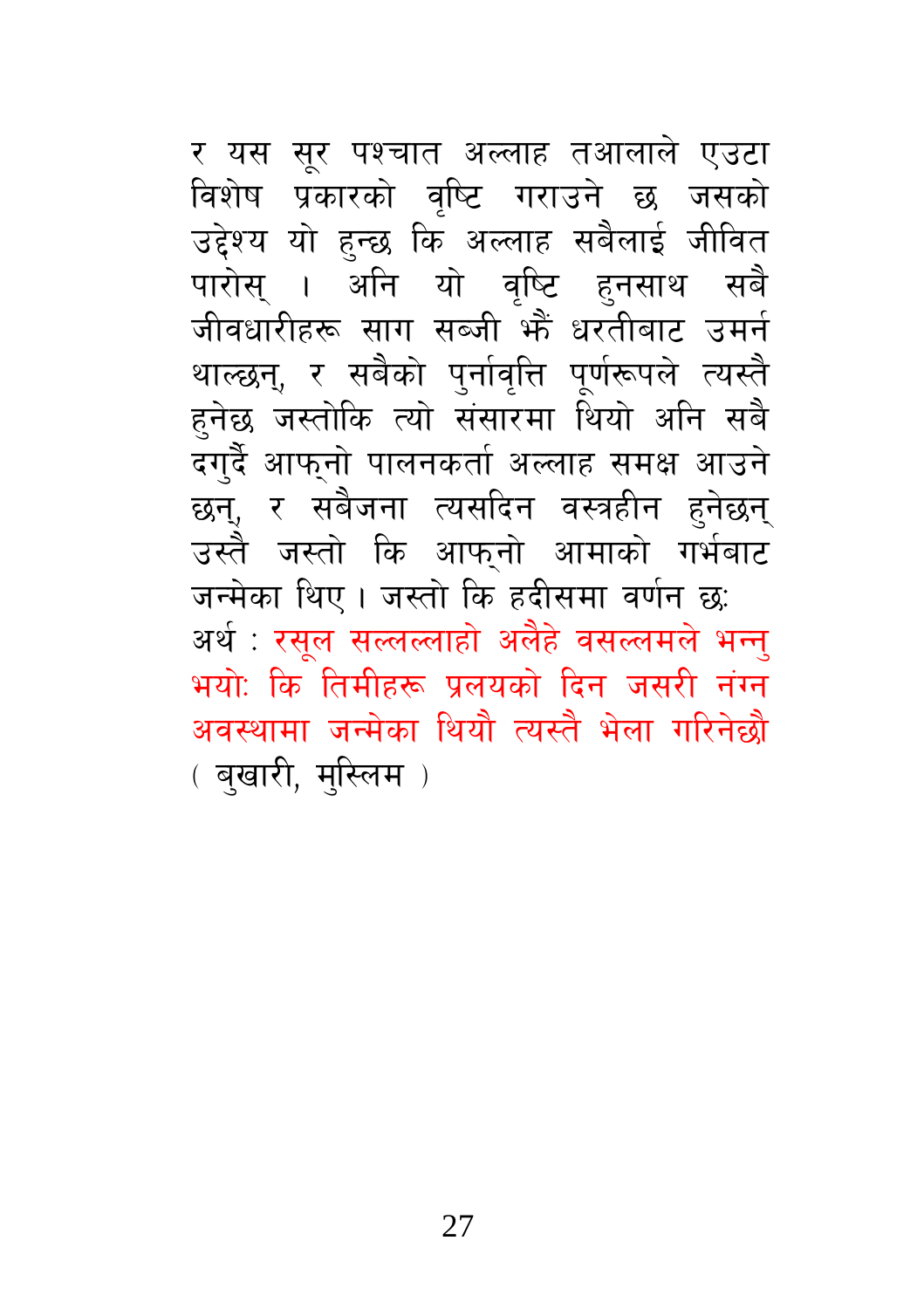#### तेस्रो चरण हश

हुश्च भनेको अरबी शब्द हो जसको अर्थ हो भेला हुन् । जब तेस्रो पटक सूर फूँकिन्छ तब सबै एउटा ठूलो चौर जसलाई मैदाने हश्र भनिन्छ त्यहाँ आई भेला हनेछन्, र यसै चौरमा सबैको हिसाब किताब हुनेछ । जस्तोकि अल्लाहको फर्मान छ :

अर्थ : जुन दिन सूरमा फूँकिनेछ, अनि तिमीहरू समूह-समूहमा आई उपस्थित हुनेछौ । र आकाश खोलिनेछ, (त्यसमा) ढोकैढोका हुनेछ । र पहाड चलाइनेछन. तब तिनीहरू रेत भइहाल्नेछन् । ( सूरतुन् नबा १८-२० )

र हदीसमा वर्णन छ कि :

अर्थ : अल्लाहले सबैलाई त्यसदिन भेला गर्नेछ जहाँ सबै ४० वर्ष अआफुनो हिसाब किताबको लागि प्रतिक्षा गर्ने छन्। ( तबरानी, हाकिम) र यो दिन मान्छेहरूको दशा वास्तावमा हेर्ने योग्य हुनेछ कि सबै आफुनै पसीनामा भीजेका हनेछन् बरु त्यसै पसीनामा घाँटीसम्म डूबेका हनेछन् । जस्तो कि हदीसमा वर्णन छ :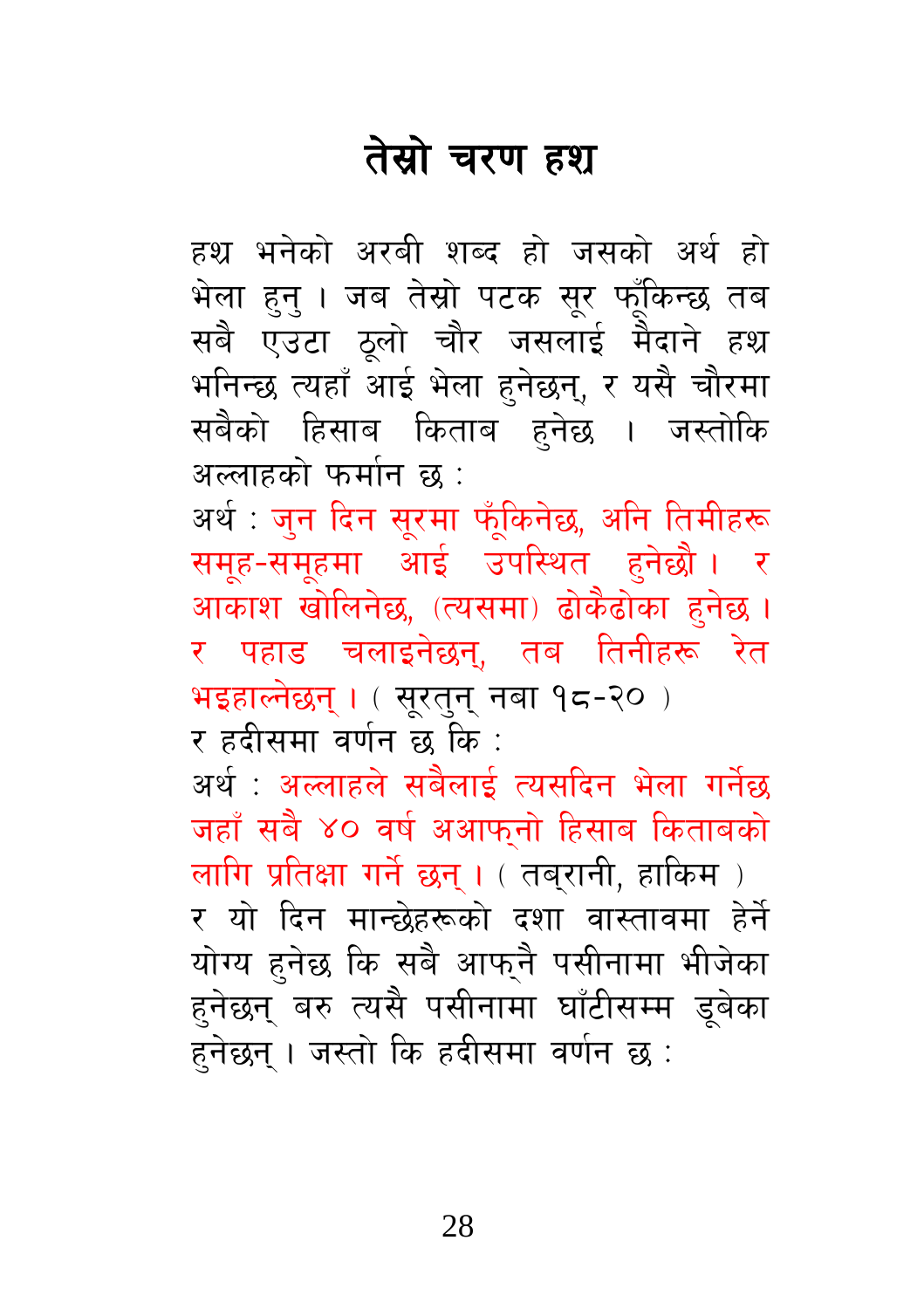29

यसै दिनलाई हामी प्रलयको नामले जान्दछौं, जहाँ कोही पनि कसैको सहायक हुँदैन मात्र त्यसको सत्कर्म नै त्यसको सहायक हुनेछ । जस्तोकि अल्लाहको फर्मान छ :

दिने छिन् र प्रत्येक गर्भवतीको गर्भपात भई जाने छ। र तिमीले मानिसहरूलाई नशा लगेको अवस्थामा देख्ने छौ, जबकि तिनीहरू नशा लागेको हने छैनन् । तर अल्लाहको सजाय बड़ो कठोर करो हो। (सरतल हज्ज  $\mathcal{S}$ 

अवस्था यो हुन्छ कि) प्रत्येक दूध ख्वाउने ( आमा) आफ्ना दूध खाने बच्चाहरूलाई बिर्सि

म्स्लिम) र यसदिन सूर्यलाई धरतीभन्दा नजिक गरिनेछ, र सबै मान्छेहरू बहुलहा र नशा गरेको अवस्थामा हनेछन् तर वास्तवमा उनी बहलहा अथवा उन्मादको अवस्थामा हँदैनन् बरु त्यस दिनको विशालताले यस्तो प्रतीत हन्छ । जस्तोकि अल्लाहको फर्मान छ: अर्थ : जुन दिन त्यसलाई तिमीले देख्ने छौ । (

अर्थ : प्रलयको दिन मान्छेहरूको पसीना उनीहरूको कान सम्म पुग्नेछ । ( बुखारी,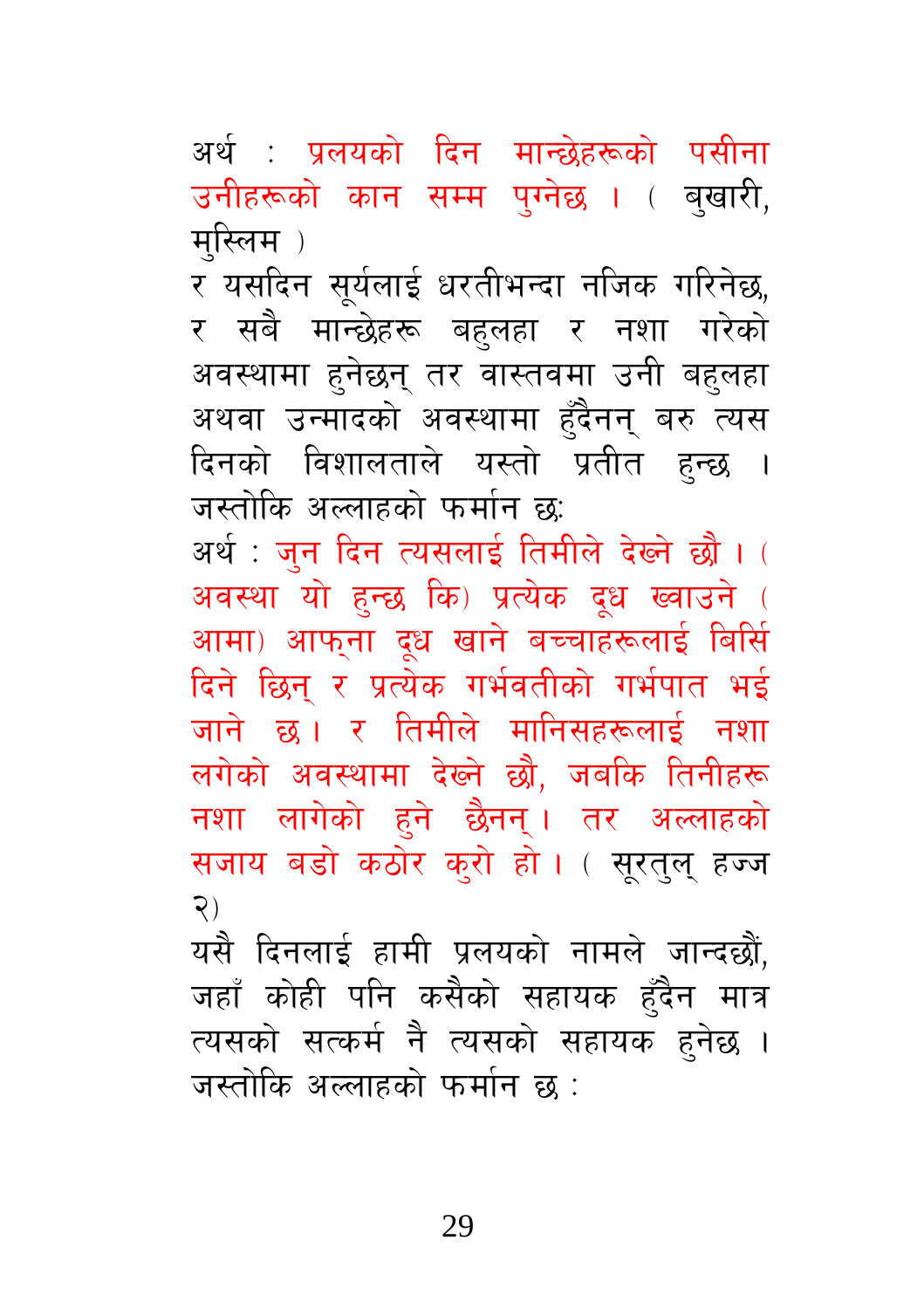अर्थ : तसर्थ जब कानै च्यातिने (कियामतको) प्रचण्ड आवाज आउनेछ । त्यसदिन मानिस आफ्ना दाज्भाइहरूबाट, र आफ्नो आमा र बाबबाट. र आफ्नो श्रीमती र छोराहरूबाट भाग्नेछ । यी मध्ये प्रत्येक व्यक्तिलाई त्यसदिन यस्तो चिन्ता हुनेछ जो उसैको लागि प्रयाप्त हनेछ । (सूरत् अबस ३३-३७) र यसैदिन रसूल सल्लल्लाहो अलैहे वसल्लम आफ्नो उम्मतीहरूको ( अनुयायीहरूको ) लागि सिफारिश गर्नेछन् जुन उनका समस्त अनुयायीहरूको लागि हुनेछ मात्र ती अभागाहरू बहेक जसले बहदेवादमा आस्था राखेका थिए अर्थात शिर्क गरेका थिए वा बिदअत ( रसुलको पद्धतिलाई त्यागी आफ्नो मिथ्या तरिका ले कार्य ) गरेका थिए ।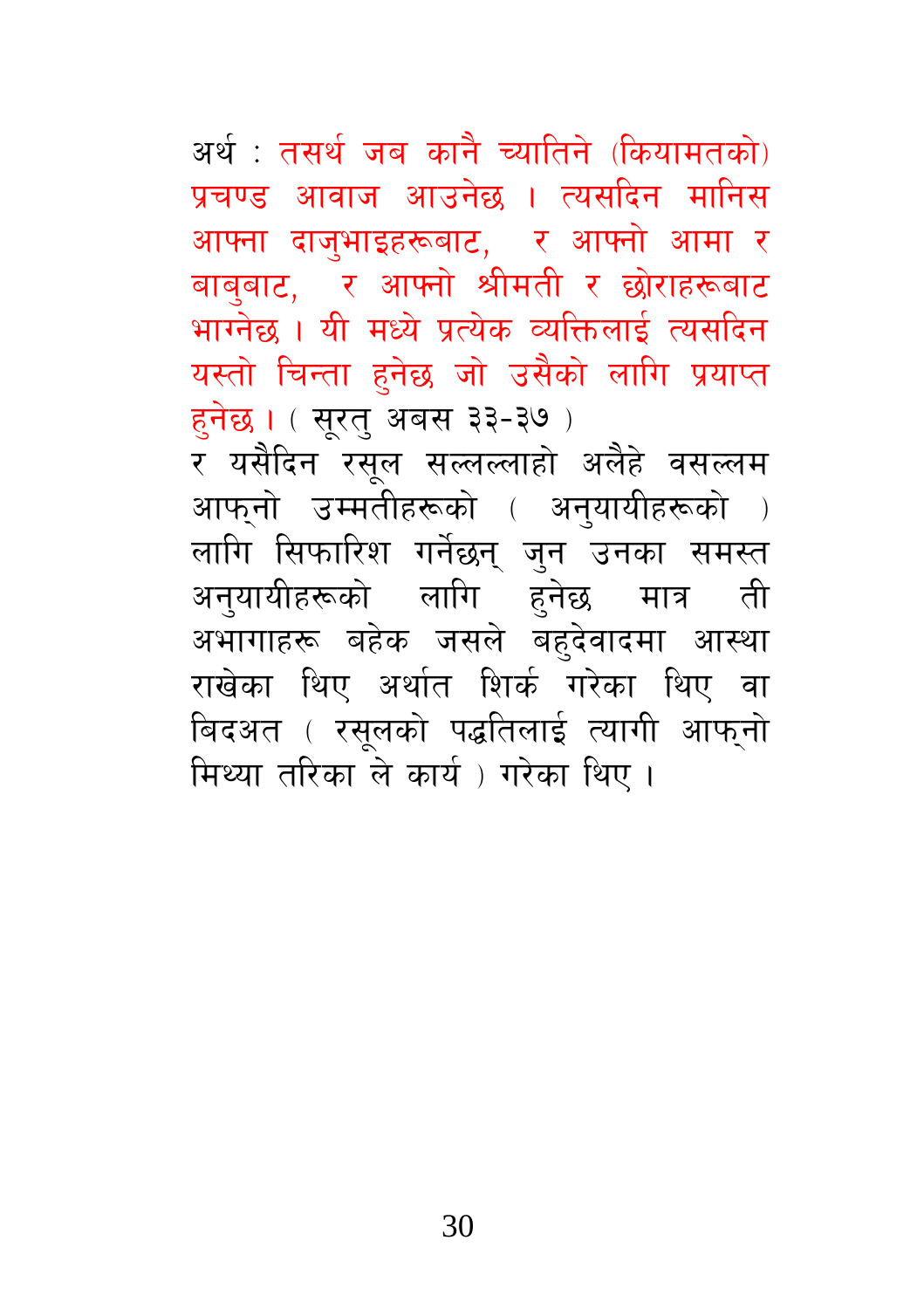## चौथो चरण हिसाब

हिसाब भनेको के हो भन्दाखेरि अल्लाह तआला सबैको कर्म त्यसलाई देखाउँछ र त्यसबाट यो डकरार गराउँछ कि त्यसले यो कर्महरूलाई गरेको छ । र त्यसैको आधारमा त्यस मान्छेलाई सजाय र अनुकम्पा प्रदान गरिने छ, र कसैमाथि कण बराबर पनि अनयाय गरिने छैन जस्तोकि अल्लाहको फर्मान छ : अर्थ: जब धरती पूर्ण रूपले (भूकम्पबाट) प्रकम्पित गरिहालिनेछ । र पृथ्वीले आफ्नो ( भित्रको) बोभ्रु बाहिर निकालिदिनेछ । मानिसले भन्न थाल्छ कि यसलाई के भएको छ ? त्यसदिन पृथ्वीले आफ्नो सबै कराहरू वर्णन गर्नेछ । यसकारण कि तिम्रो पालनकर्ताले उसलाई आदेश पठाएको हनेछ । त्यसदिन मानिसहरू समृह-समुह गरी फिर्ता आउनेछन् ताकि उनीलाई उनको कर्म पत्री देखाई दिइयोस् । अतः जसले अलिकति पनि नेकी( पुण्य) गरेको हुनेछ, उसले त्यसलाई देखिहाल्नेछ । र जसले अलिकति पनि नराम्रो काम गरेको हनेछ, उसले त्यसलाई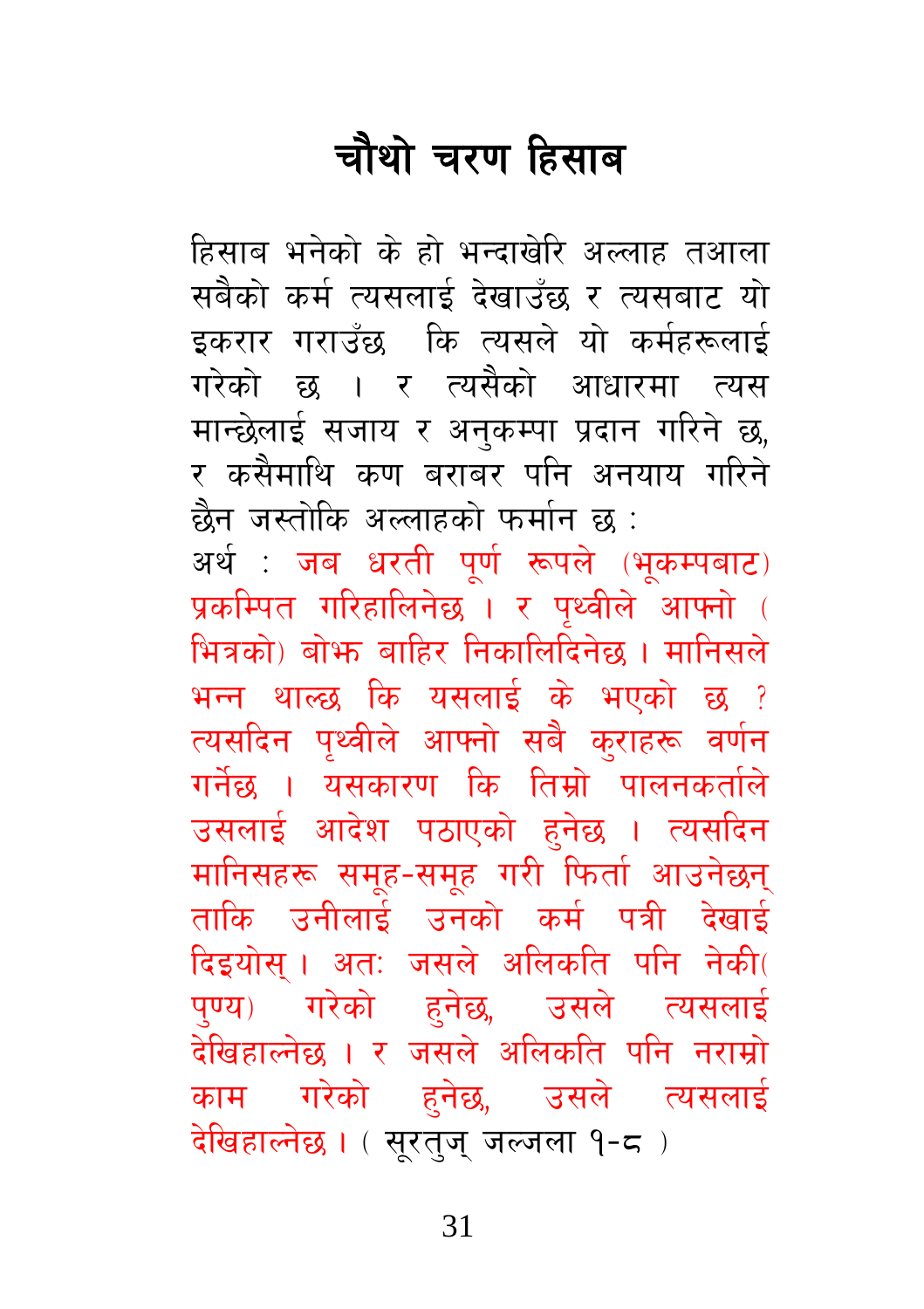र आर्को ठाउँमा अल्लाहको फर्मान छ :

अर्थ : यसमा कनै शंका छैन कि अल्लाह कसैसित अलिकति पनि अन्याय गर्दैन काल सरतन निसा ४० )

र आर्को ठाउँमा अल्लाहको फर्मान छ :

अर्थ : र त्यस दिनसँग डर जबकी अल्लाहको अगाडि फर्केर जानेछौ र प्रत्येक मानिसले आफनो कर्महरूको प्रतिफल प्राप्त गर्ने छ र तिनीहरूमाथि अन्याय हने छैन । ( सुरतल् बकर: २ $\leq 9$ )

र आर्को ठाउँमा अल्लाहको फर्मान छ :

अर्थ : अनि, त्यस बेला के अवस्था हुने छ जब हामीले तिनलाई एकत्रित गर्ने छौं ?। जसको आगमनमा कुनै शंका छैन । र प्रत्येक व्यक्तिले गरेको अ-आफुना कर्महरूको पूर्ण प्रतिफल पाउने छ र तिनीहरू प्रति केही पनि अत्याचार गरिने छैन । ( सुरत् आले इमुरान २५ ) र आर्को ठाउँमा अल्लाहको फर्मान छ : अर्थ: यो असम्भव छ कि रसुलले बेइमानी गरुन् । र प्रत्येक बेइमानी गर्नेले कियामतको दिन बेइमानी गरिएको क्रा समेत लिएर प्रस्तुत हुनुपर्ने छ, त्यसपछि प्रत्येक मानिसलाई उसले गरेको कर्तव्य पुरापुर प्रतिफल दिइने छ,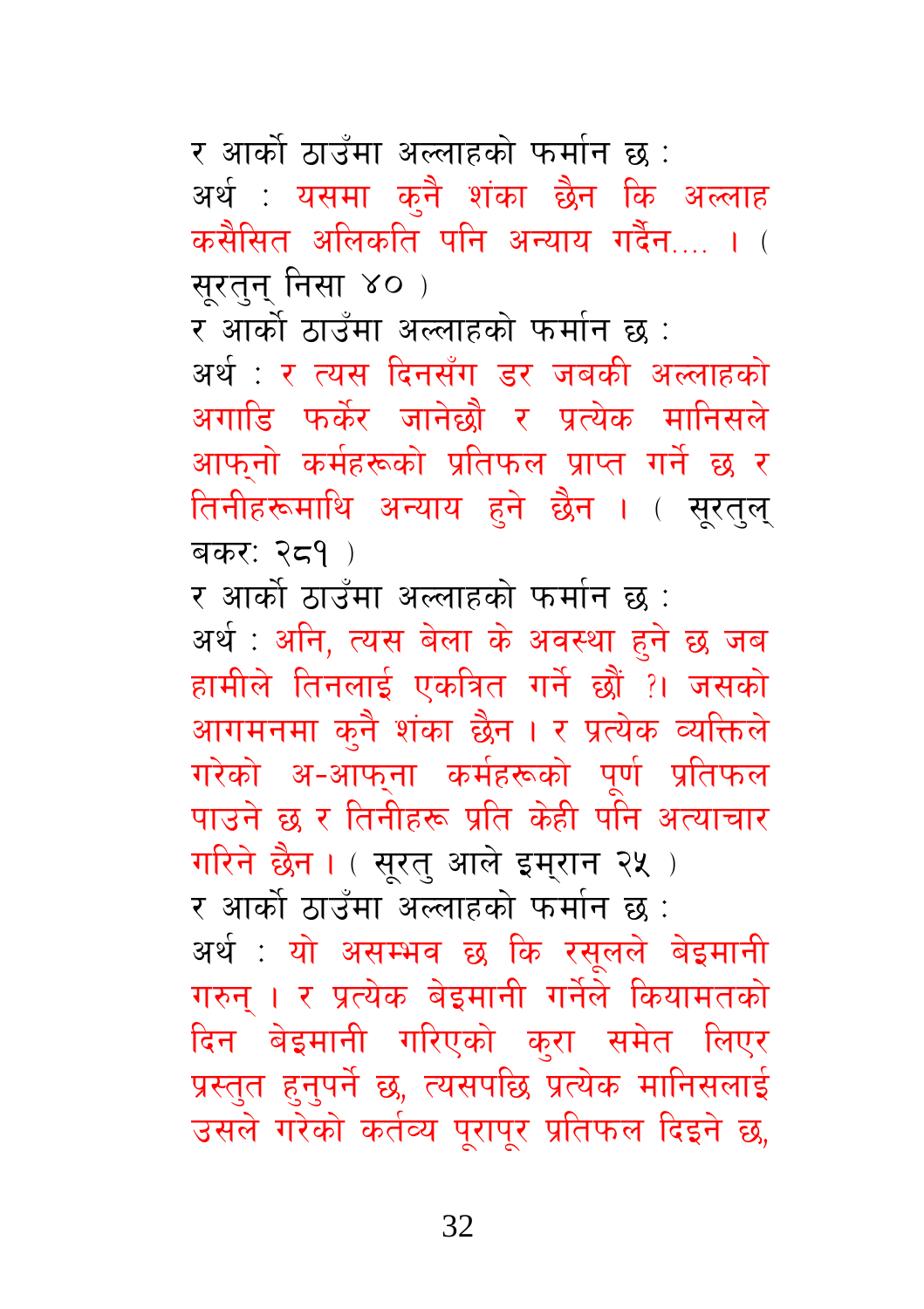र तिनीहरू उपर अन्याय गरिने छैन । ( सरत आले इमरान १६१ )

र आर्को ठाउँमा अल्लाहको फर्मान छ :

अर्थ : जसले सदकर्म गर्दछ, चाहे त्यो पुरुष होस् वा स्त्री, ईमान भएको छ भने यस्ता मानिसहरूले जन्नतमा प्रवेश पाउने छन् र तिनीहरू प्रति खजूरको गुठलीको फाँक बराबर (अलिकति) पनि अन्याय गरिने छैन । ( सरतन निसा १२४ )

र आर्को ठाउँमा अल्लाहको फर्मान छ :

अर्थ : र यदि हरेक उल्लंघनकारी सित धर्तीका सम्पूर्ण क्राहरू छन् भने ती सबै क्रा आफू बच्नको लागि दिन तयार हनेछ । र जब तिनीहरूले सजाय देख्दछन् त लज्जालाई लुकाउनेछन्, र तिनीहरूमा न्यायपूर्ण रूपले फैसला गरिनेछ, र कुनै प्रकारको अत्याचार तिनीहरूमाथि गरिनेछैन । ( सुरत् युनुस ५४ ) र आर्को ठाउँमा अल्लाहको फर्मान छ : अर्थ : जुन दिन हरेक प्राणी आफ्नो स्वार्थको लागि लडाई भनगडा गर्दै आउँछ र प्रत्येक व्यक्तिलाई उसको कियाकलापको पूरा-पूरा प्रतिफल दिइनेछ, र कसैमाथि विल्कुल अन्याय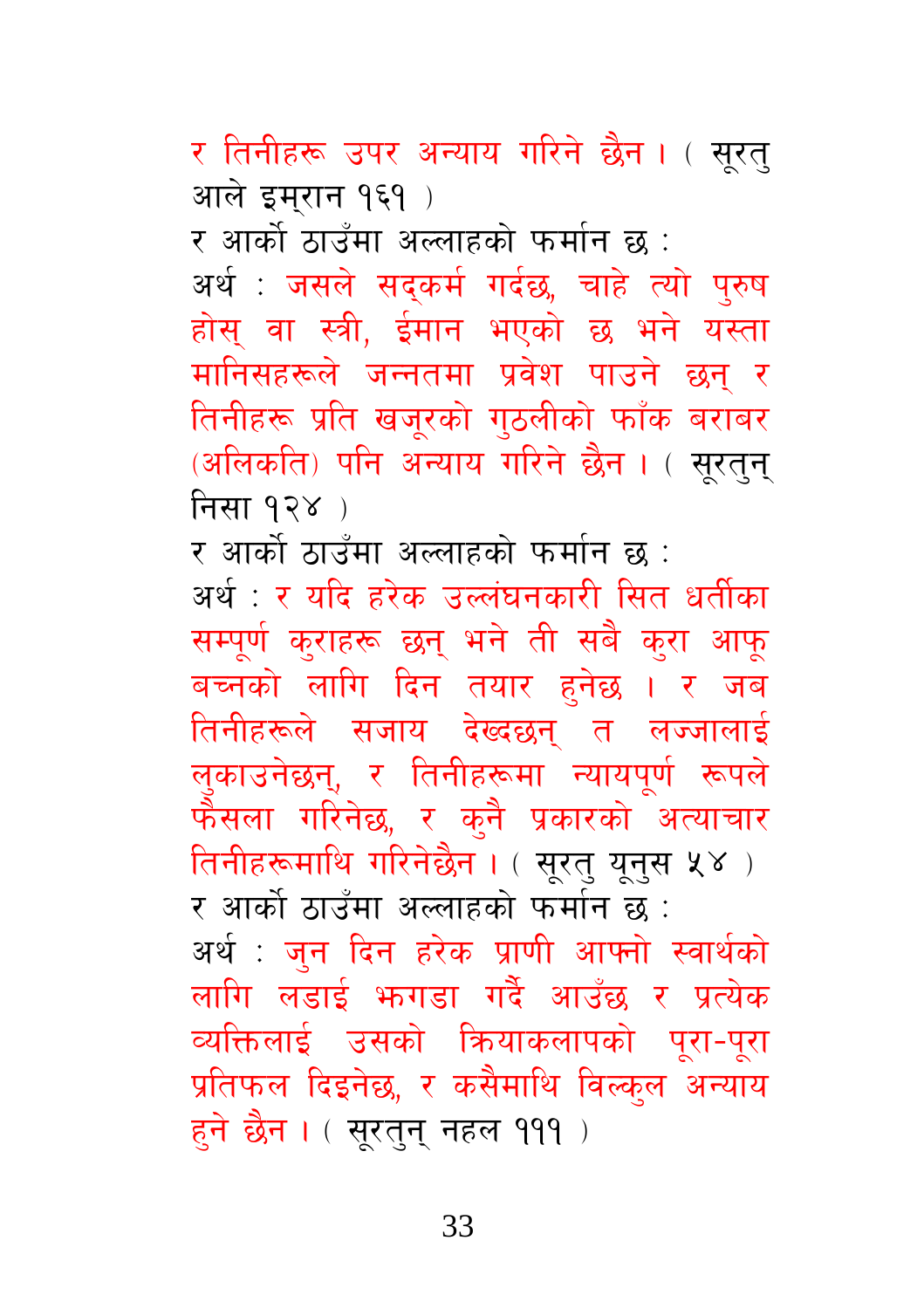34

हिंडडल गर्न् मिल्दैन ! १- त्यसको उमेरवापत कि त्यसले त्यस उमेरलाई कता बितायो जुन यसलाई प्रदान गरिएको थियो ।

वर्णन छ : अर्थ : प्रलयको दिन मान्छेसित यो चारवटा कराबारे सोधपछ नगरिकन् त्यसलाई त्यहाँबाट

र त्यसदिन विशेषगरी ४ कराबारे सबैसित अवश्य सोधपूछ गरिनेछ । जस्तोकि हदीसमा

सुरतुलु कहफ ४९) र यस जस्ता सैकडौं करआनका आयतहरू यस कुराको स्पष्टिकरण गर्छन् कि प्रलयको दिन कसैमाथि कनै प्रकारको अन्याय अत्याचार हनेछैन ।

र आर्को ठाउँमा अल्लाहको फर्मान छ : अर्थ : र कर्मपत्र माभ्रमा राखिनेछ, तब तिमीले त्यसबाट पापीहरूलाई भयभीत भएको देख्नेछौ र तिनीहरूले भन्नेछन कस्तो अफशोच यो कस्तो किताब हो कि न सानो कुरोलाई छोडे्छ न ठलो, र जो कर्म गरेका हन्छन सबैलाइ त्यसमा पाउनेछन्, र तिम्रो पालनकर्ताले कसैमाथि अन्याय वा अत्याचार गर्नेछैन। (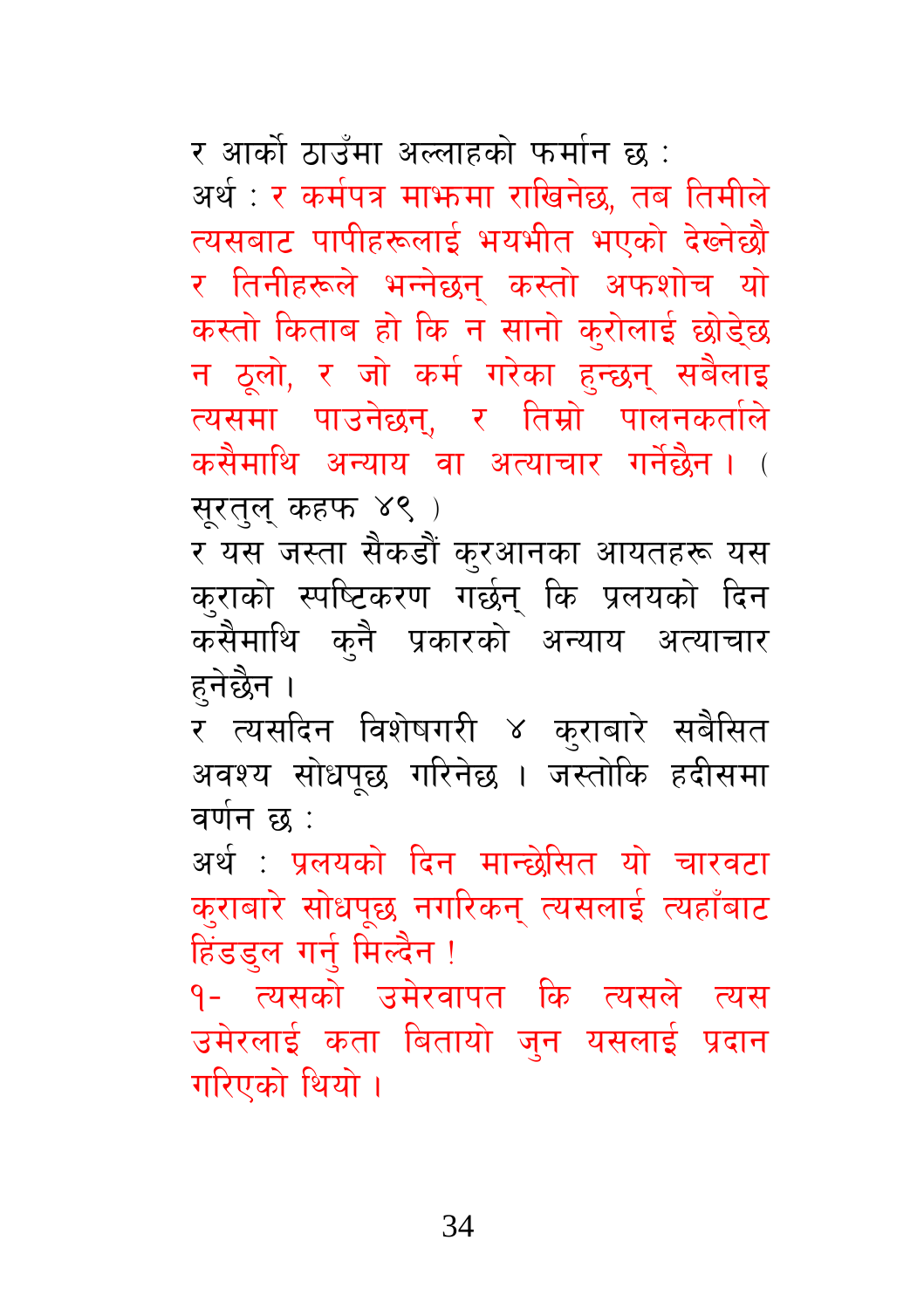२- र त्यसको ज्ञानवापत कि त्यसले त्यस ज्ञानको आधारमा कति कर्म गऱ्यो ।

३- र त्यसको मालवापत कि त्यसले त्यो सम्पत्ति कहाँबाट र कन तरिकाले कमायो र कहाँ खर्च गऱ्यो ।

४- र त्यसको शरीरको बारेमा कि त्यसलाई कुन कार्यमा लगाएको थियो । ( मुस्नद अहमद  $\lambda$ 

अर्थात यसदिन अल्लाह सबैको कार्यको पुलिन्दा सबै समक्ष प्रस्तुत गर्नेछ, र त्यसले यदि त्यसलाई नकार्छ भने त्यसका अंगहरू त्यसको विरोधमा साक्षी बस्ने छन् र भन्नेछन् कि यो भाठ भनिराखेको छ । र यसैदिन कसैलाई त्यसको क्रमपत्र दायाँ हातमा त कसैको देबे हातमा दिइनेछ । अल्लाहसित दुआ छ कि हामीलाई दायाँ हातवालाहरू मध्येको बनाओस (आमीन)

र हाम्रो क्रमपत्र हामीलाई दायाँ हातमा मिलोस किनकि दायाँ हातवाला नै त्यसदिन सफलता प्राप्त हुनेछन् र तिनीहरूको लागि ठूलो अनुकम्पा हुनेछ तर देब्रे हातवालाहरू ठूलो कष्टमा पर्नेछन् । अल्लाह दुवैको अवस्था करआनमा यसरी वर्णन गर्नु भएको छ :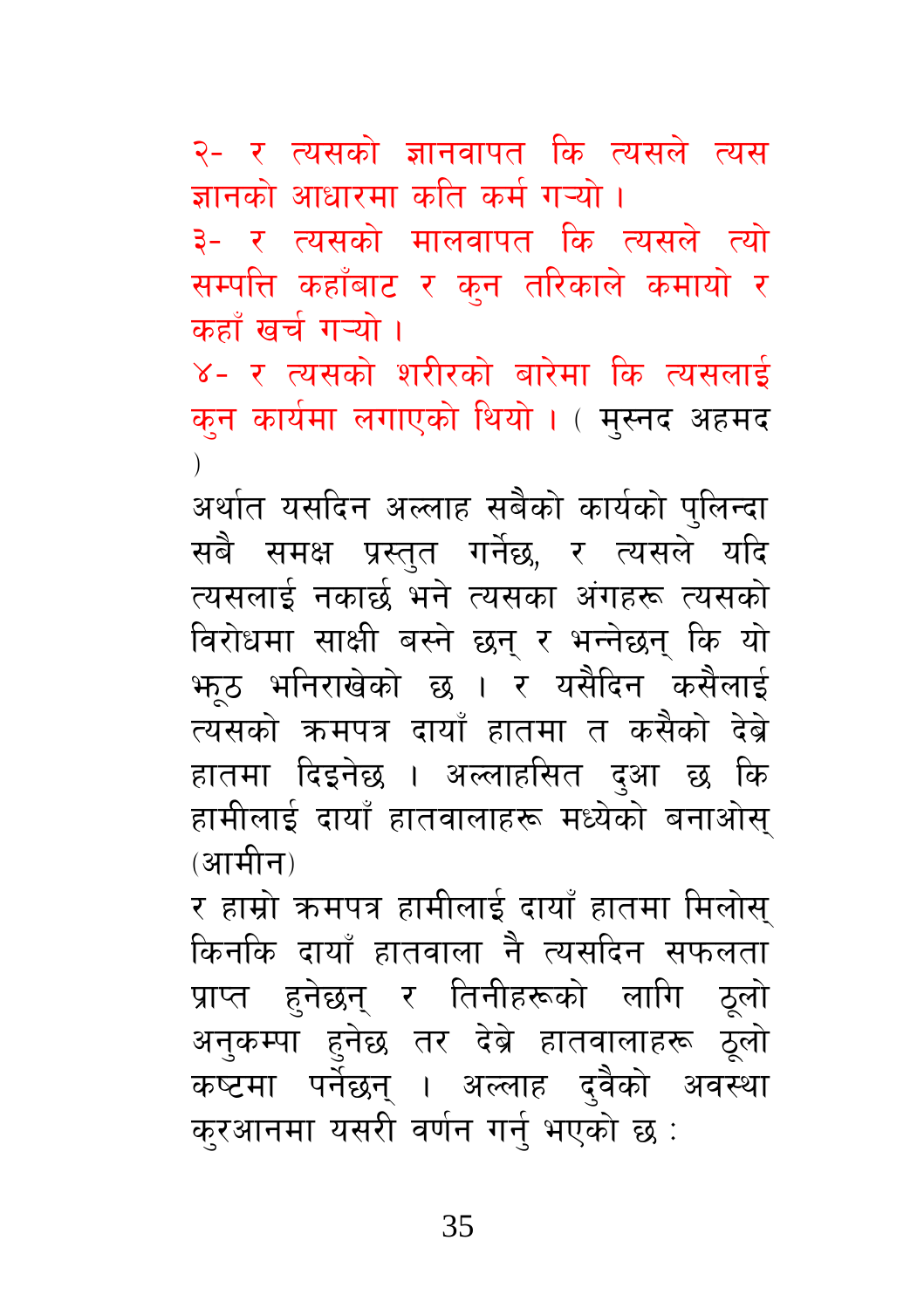अर्थ : र दाहिना हातवालाहरू निकै **(** भाग्यशाली) हुनेछन्, उनी काँडा नभएका वैरहरू, र गुच्छेदार केराहरू, र परसम्म फैलिएका छाँयाहरू. र पानीका भरनाहरू. र प्रशस्त फलहरूमा, जुन कहिल्यै समाप्त हुने छैनन् र उनीबाट कसैले रोक्ने छैन, र अग्ला, अग्ला ओछयानमा हनेछन्, हामीले उनीहरूका स्वास्नीहरूलाई विशेष प्रकारले सृष्टि गरेका छौं । अनि उनीहरूलाई हामीले कुमारी (पवित्र) बनायौं । समान उमेरकी र मायालु । दाहिने हातवालाहरूको निम्ति हुन यिनीहरूमा अधिल्ला मध्येका पनि धेरै हनेछन् । र पछिल्ला मध्येका पनि धेरै हनेछन्,र बाँया हातवालाहरू, (अफशोच) बाँया हातवाला कस्ता छन्। गर्म हवा र उम्लिराखेको पानीमा हुनेछन् । र कालो धवाँको छाँयामा, जुन न चिसो छ न रुचाउने योग्य । नि:संदेह उनीहरू यसभन्दा पहिला धेरै सख सविधामा थिए । ( सरतल वाकिअ: २७- $84)$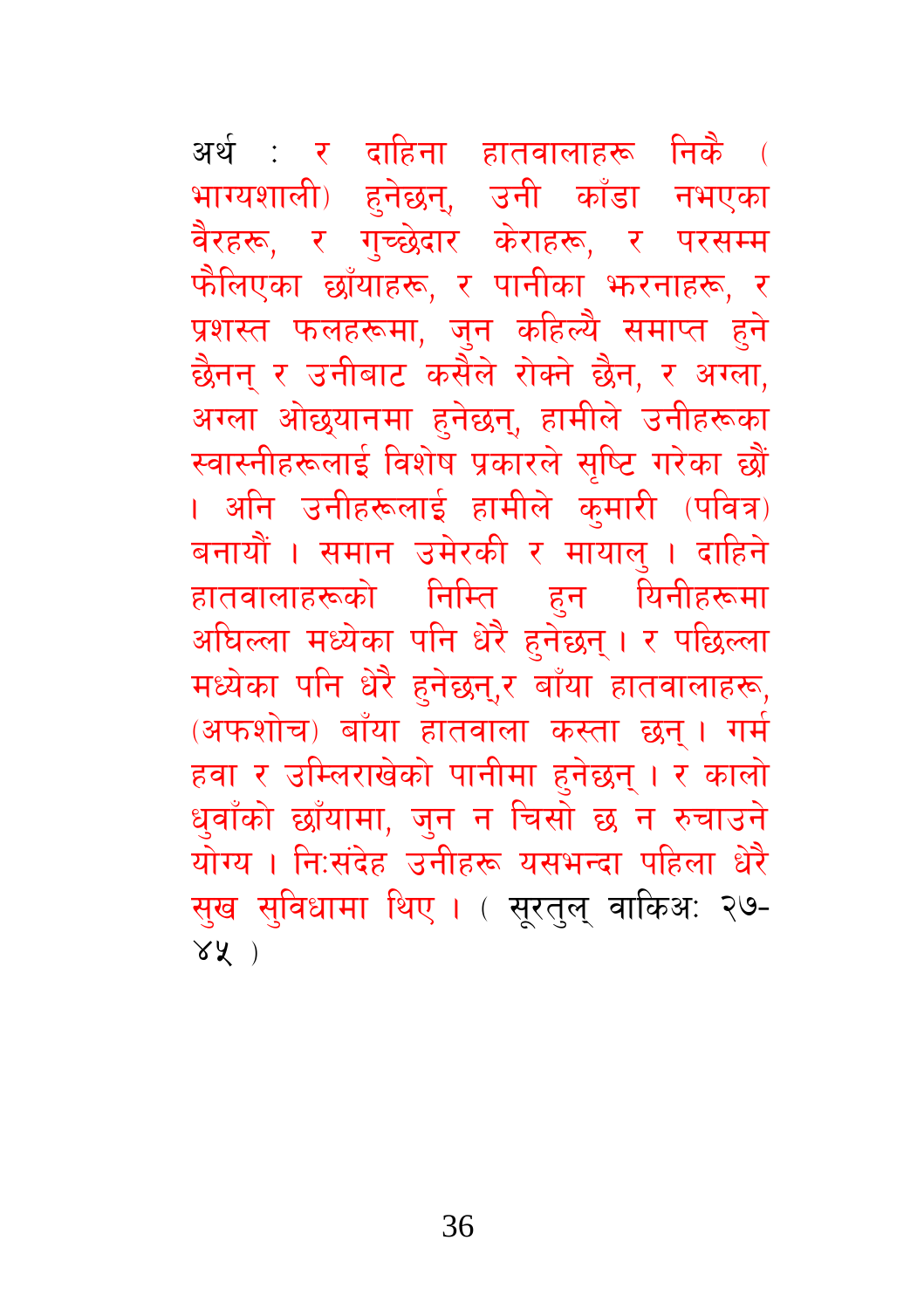# पाँचौं चरण तराजू ( तुला )

जब हिसाब किताब भइहाल्छ तब सबैको कर्मलाई तुलामा राखी तौल गरिनेछ र त्यसै बमोजिम त्यसलाई प्रतिफल प्रदान गरिनेछ । जस्तोकि अल्लाहको फर्मान छ :

अर्थ : र हामीले कियामतका दिन निसाफको तराज् बीचमा राख्नेछौं अनि कनै पनि व्यक्तिप्रति अन्याय हुनेछैन । र एउटा रायोको दाना बराबर पनि कर्म छ भने हामीले त्यसलाई उपस्थित गराउनेछौं, र हामी हिसाब गर्नको निमित्त पर्याप्त छौं। ( सुरतुलु अम्बिया  $X(9)$ 

त जसको कुकर्मको तुला गरुङ्गो हुनेछ त्यसको सर्वनाश हनेछ, त्यो नर्कीयहरू मध्येको हनेछ । तर जसको सुकर्मको तुला गरुङ्गो हुनेछ त्यो प्रफुल्लित भई स्वर्गमा प्रवेश पाउनेवाला मध्येको हुनेछ । जस्तोकि अल्लाहको फर्मान छ

अर्थ : फोरे जसका (कर्महरूको) वजन गरुङ्गो हनेछ, ऊ त इच्छित आरामको जिन्दगीमा हनेछन् । र जसका वज़न हलका हुनेछन्, उनीहरूको फर्केर जाने ठाउँ "हाविया" (गहिरो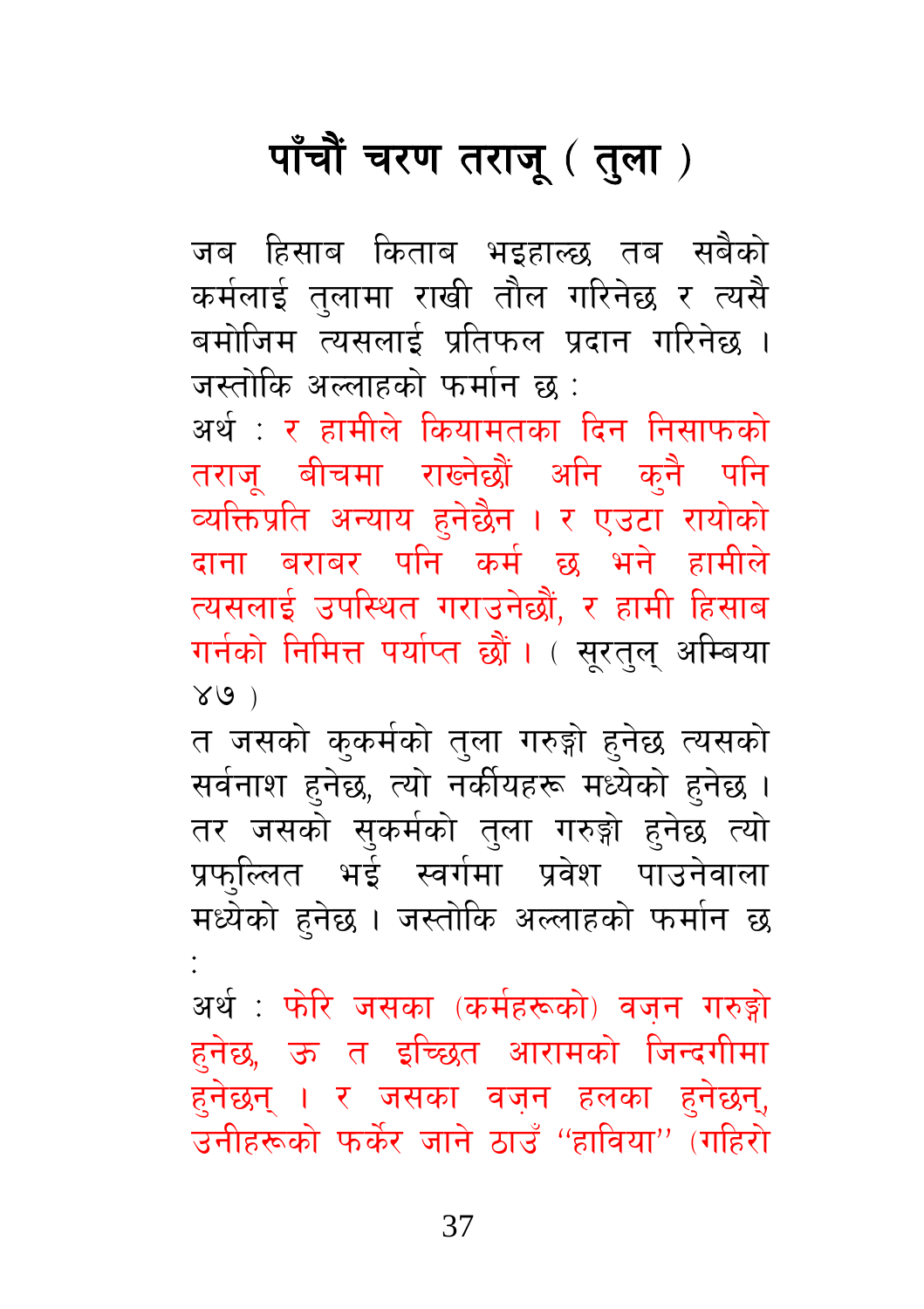खाल्डो) हो । र तिमीलाई के थाहा कि "हाविया" के हो ?(त्यो) पूज्वलित आगो हो। ( सूरतुल् कारिअ: ६-११)

र यदि कसैको सुकर्म अलिकति घटेको खण्डमा कनै आफन्तीसित माँग्न खोज्छ भने सबै आँखा चिम्लियाई लुकेर भाग्ने छन् । जस्तो कि अल्लाहको र्फमान छ :

अर्थ : त्यसदिन मानिस आफ्ना दाजुभाइहरूबाट । र आफ्नो आमा र बाबुबा<mark>ट । र आफ्नो</mark> श्रीमती र छोराहरूबाट भाग्नेछ । यी मध्ये प्रत्येक व्यक्तिलाई त्यसदिन यस्तो चिन्ता हनेछ जो उसैको लागि प्रयाप्त हनेछ। ( सूरत् अबस  $38 - 39$ )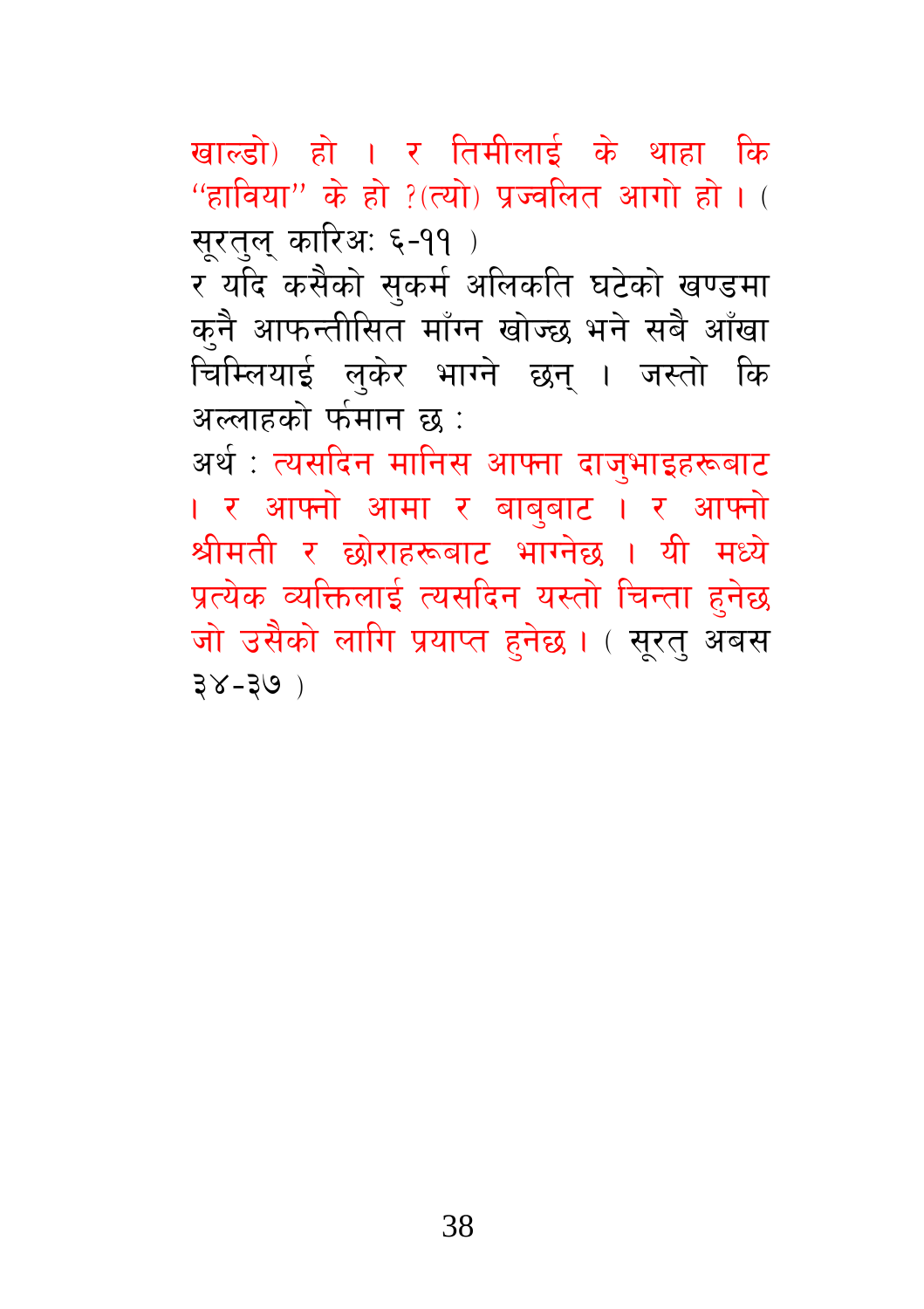# छठौं चरण पुलसेरात

पुलसेरात भनेको एउटा पुल हो जुन नर्क र स्वर्ग बीच स्थापित गरिन्छ । जुन कपालभन्दा पात्लो र तरवारभन्दा तीव्र धारवाला हनेछ । अनि त्यसैको माथिबाट सबैलाई गुजन पर्नेछ, त सत्कर्मीहरूलाई त एउटा प्रकाश प्रदान गरिनेछ जसको सहायताले उनीहरू यस पललाई पार गर्नेछन् । तर कुकर्मी र अधर्मीहरूको सर्वनाश हुनेछ किनकि उनीहरू यसलाई पार गर्नसक्दैनन् बरु नर्कमा खसिहाल्छन । र सत्कर्मीहरूको पनि यसलाई पार गर्ने तरिका भिन्न भिन्न हुन्छ, कतिपय त जसका सकर्महरू अति उत्तम र अधिक हुनेछन् ती त्यसै अनसार पार पनि गर्नेछन् अर्थात आँखा चिम्ल्याउने वा करेन्टको तीव्र गतिले त्यसलाई पार गर्छन् त कतिपय घिसिरिएर पार गर्छन् । अर्थात अआफुना कर्म अनुसार वेरसवेर त्यसलाई पार गर्नेछन्। अनि यो पुललाई पार गरे पश्चात स्वर्गको ढोका अगाडि पुग्छन् र त्यहाँ ढोका खोलिने प्रतिक्षा गर्छन् । अनि अल्लाहको आदेशले

मुहम्मद सल्लल्लाहो अलैहे वसल्लम स्वर्गको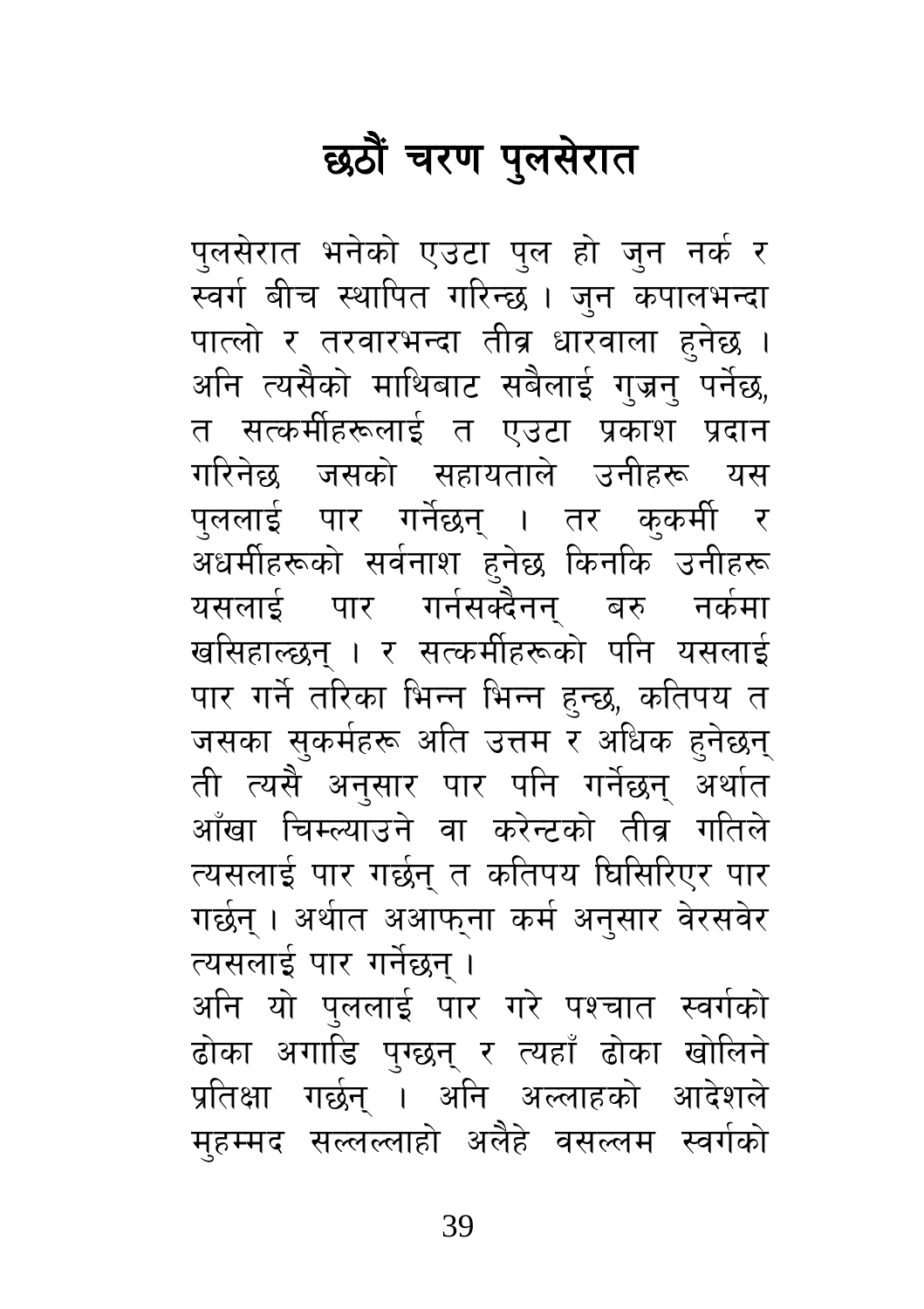ढोका खोल्नेछन् र उनी नै सबैभन्दा पहिला स्वर्गमा प्रवेश पाउने छन् । अनि सबै स्वर्गीयहरू त्यसमा प्रवेश गर्नेछन् त्यस स्वर्गमा जसको अनुकम्पाको वर्णन शब्दमा गर्न सकिन्न त्यसमा त्यो सबै सुख सामग्री हुनेछ जस जसको स्वर्गीयहरू कामना गर्नेछन्, यस्ती सुन्दरीहरू र अप्सराहरू हुनेछिन जसलाई कसैले छोएको हँदैन तिनीहरूको सुन्दरताको बखान कोही मान्छे पनि गर्न सक्दैन । स्वर्गका केही विशेषता अल्लाहले सुर: रहमानमा र सुर: अलवाकिआमा यसरी गरेको छ:

अर्थ : स्वर्गमा रहनेहरू यस्ता ओछयानमा तकिया लगाएर बसेका हुनेछन्, जसको अस्तर बाक्लो रेशमका हनेछन्, र दुवै बगैंचाका फलहरू नजिकै हुनेछन् । त तिमीले आफ्नो पालनकर्ताको कुन-कुन अनुकम्पलाई असत्य ठहराउने छौ ? त्यहाँ आँखा भा़काएका लज्जाल् स्त्रीहरू (अप्सरा) हुनेछिन्, जसलाई जन्नतवाला भन्दा पहिला न कुन मानिसले स्पर्श गरेको हुन्छ र न कुनै जिन्नले, त तिमीले आफ्नो पालनकर्ताको क्न-क्न अनुकम्पालाई असत्य ठहराउने छौ ? ती (अप्सरा) स्त्रीहरू याक्त र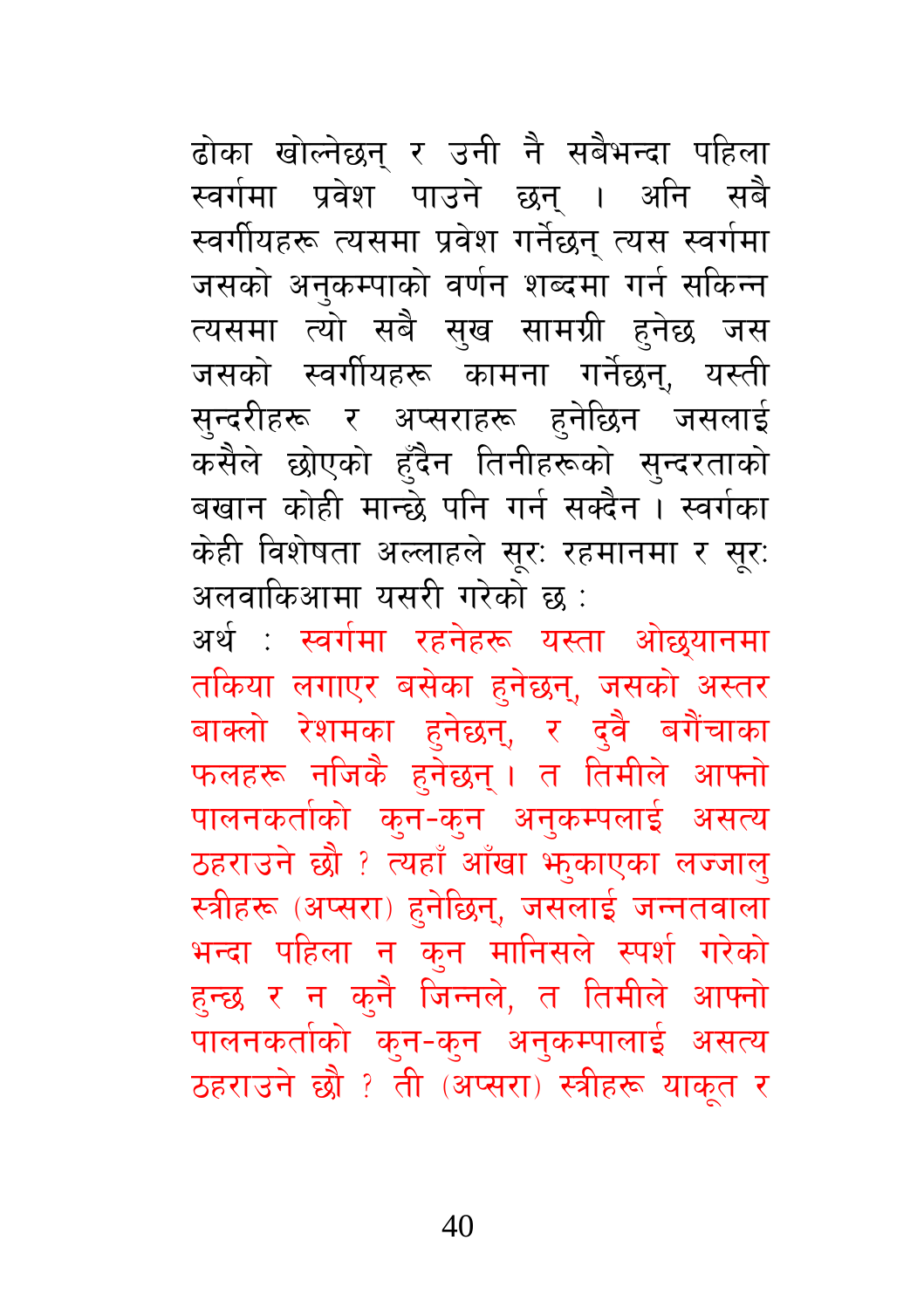मूँगा जस्ती हुने छिन् । ( सूरतुर्रहमान ५४-५८ र यसै सूर:को आर्को ठाउँमा अल्लाहको वर्णन छ :

अर्थ : यिनीहरूमा स्वादिष्ट फल, मेवाहरू खजूर र अनारहरू हनेछन् । अत: तिमीले आफ्नो पालनकर्ताको कन-कन अनकम्पालाई असत्य ठहराउने छौ ? यिनीहरूमा चरित्रवान र सन्दर स्त्रीहरू छिन् । त तिमीले आफ्नो पालनकर्ताको कन-कन अनकम्पालाई असत्य ठहराउने छौ ? गोरो रंग भएकी ती स्त्रीहरू स्वर्गका खीमाहरूमा रहनेवाली हन् । त तिमीले (हे मानव र जिन्न) आफ्नो पालनकर्ताको कुन-कन अनुकम्पालाई असत्य ठहराउने छौ ? जसलाई पहिला न कुनै मनुष्यले छोएको हुन्छ र न कनै जिन्नले, त तिमीले आफ्नो पालनकर्ताको कुन-कुन अनुकम्पालाई असत्य ठहराउने छौ ? उनीहरू हरिया रेशमी डसना र उत्कृष्ट र असाधारण गलैंचाहरूमा तकिया लगाएर बसेका हुनेछन् । ( सूरतुर्रहमान ६८- $US($ 

र आर्को सुरतमा अल्लाहको वर्णन छ :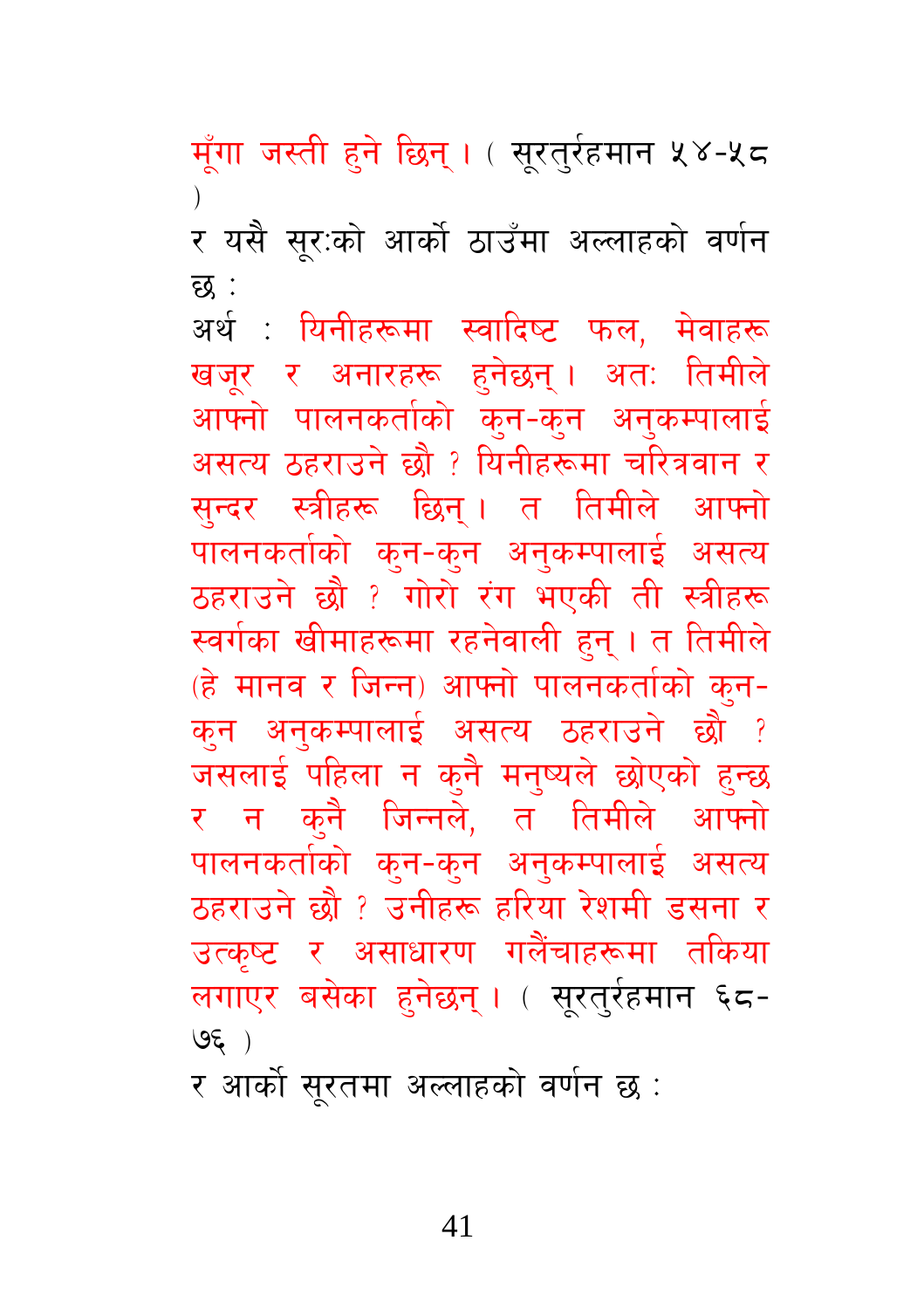अर्थ : र दाहिना हातवालाहरू निकै ( भाग्यशाली) हुनेछन्, उनी काँडा नभएका वैरहरू, र गच्छेदार केराहरू, र परसम्म फैलिएका छाँयाहरू, र पानीका भरनाहरू, र प्रशस्त फलहरूमा, जुन कहिल्यै समाप्त हुने छैनन् र उनीबाट कसैले रोक्ने छैन, र अग्ला, अग्ला ओछ्यानमा हुनेछन्, हामीले उनीहरूका स्वास्नीहरूलाई विशेष प्रकारले सृष्टि गरेका छौं । अनि उनीहरूलाई हामीले कुमारी (पवित्र) बनायौं । समान उमेरकी र मायालु । दाहिने हातवालाहरूको निम्ति हुन । ( सूरतुल् वाकिअ:  $(39-35)$ 

र स्वर्गमा अरु के के हुनेछ अल्लाह बाहेक कसैलाई थाहा छैन तर त्यसको अधिकारी र तयसका अनुकम्पाहरूको उपभोग गर्नेवाला त अल्लाहका सदाचारी भक्तहरू नै हुन् । त हे भाइ ! मैले संक्षेपमा मरणोपरान्तका केही दश्यहरू तपाईहरूको समक्ष राख्ने प्रयास गरें यसलाई ध्यानदिएर पढ्नुस् र सत्कर्मको मार्गमा लाग्नुस् । यो जीवन हामीलाई अल्लाहले प्रदान गरेको एउटा उपहार हो, यसको सद्उपयोग गर्नुस् । र यसलाई त्यसै दाताको स्तुति र गुणगानमा लगाई त्यसको आभार प्रकट गर्नुस्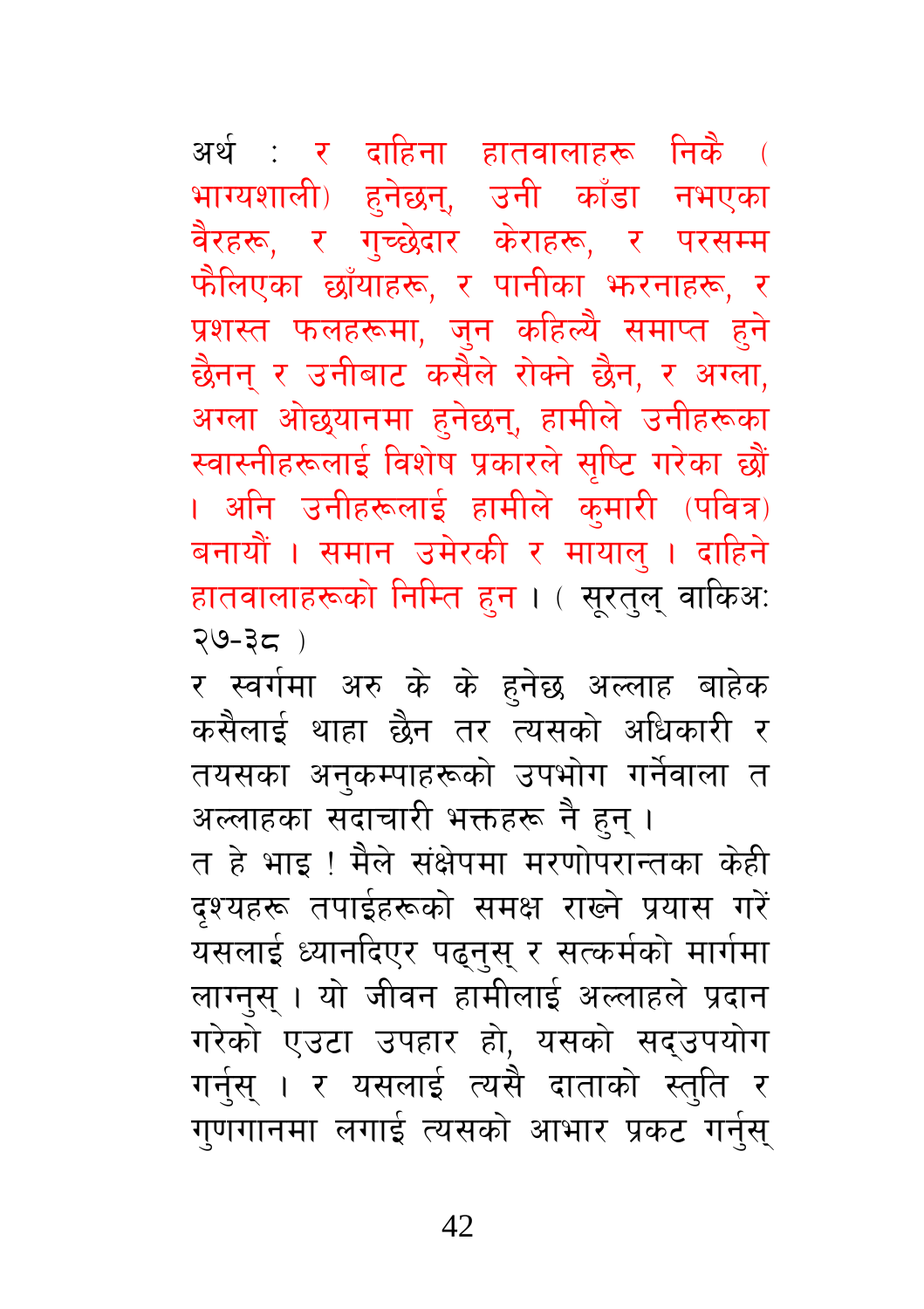43

मोहित भई मूर्छित भइहाल्ने छन्। र त्यस नर्कबाट बाँच्ने प्रयत्न गर जसको सजायको क्नै मान्छे कल्पना पनि गर्न सक्दैन । जसमा पाइने सर्प यति विषाल् हुनेछन् कि यदि ती मध्ये मात्र एउटा सर्पले यस संसारमा फुफुकार मारोस् भने प्रलयसम्म यस संसारमा कनै हरियो घासपात उमर्ने छैन । र त्यस नर्कमा खानुको लागि पीप र पिउनुको लागि उम्लिराखेको पानी हुनेछ । र जसमा नर्कीहरूलाई सदैवको लागि आगोमा पोलिनेछ । त हे सर्वश्रेष्ठ जीवधारी ! आफ्नो पालनकर्ता तर्फ प्रवृत्त भइहाल, र आफूलाई र आफ्नो जहान परिवारलाई त्यस नर्कको कष्टमय यातनाबाट बचाऊ । अल्लाह हामी सबैलाई

। र तयसले वर्जित गरेका कुराहरूको नजिक पनि नजानुस्, मात्र त्यस पालनकर्ताले जायज गरेको क्राहरूको उपभोग गर्नुस् जसले गर्दा मरणोपरान्तको जीवनमा सफलता पाउन्होस् । र त्यस स्वर्गको अधिकारी बन्नुहोस् जसमुनि सरिताहरू बीगराखेका हुनेछन् । जसमा दुधको, मदिराको, महको सरिताहरू प्रवाहित छन् । र यस्ती नारीहरू हुनेछिन् कि यदि तिनका एक **भालक हेर्न पाएमा सबै संसारका पुरुषहरू**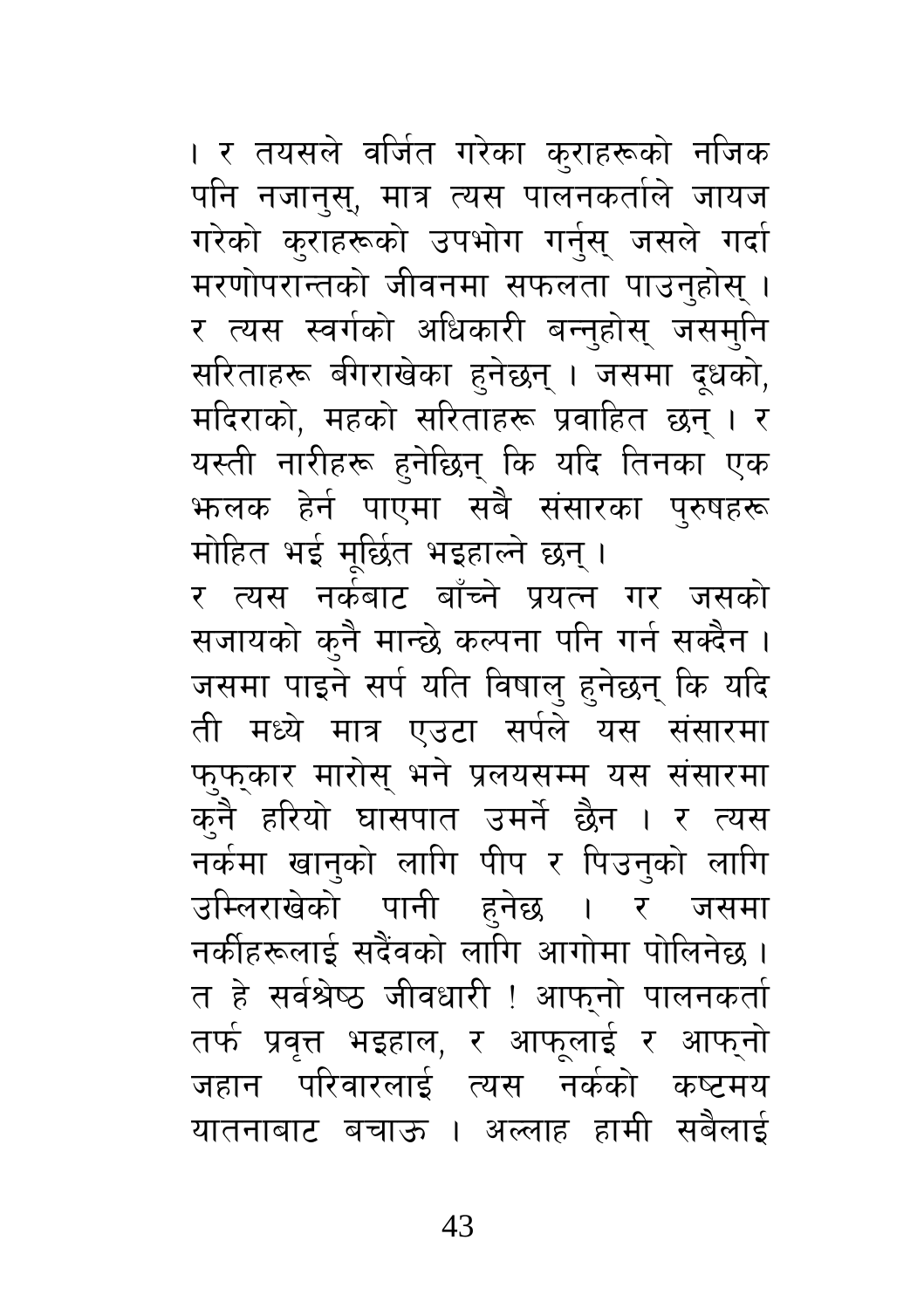स्वर्ग प्रदान गरी नर्कबाट बचाउन्, र हाम्रो मरणोपरान्तको जीवनलाई सुखमय बनाउन् आमीन ।

अन्तमा अल्लाह सित प्रार्थना छ कि अल्लाह हामीलाई धर्म इस्लामलाई पुर्णरूपले स्वीकार गर्ने सौभाग्य प्रदान गरुन् । र त्यसका समस्त निर्देशनहरूलाई अपनाई त्यसबाट लाभन्वित हने सुअवसर प्रदान गरुन् । र हाम्रा माल सम्पत्ति र संतानमा वृद्धि गरुन् । र हाम्रा निःसंतान दाजभाइ र दिदीबहिनीहरूलाई संतान प्रदान गरी उहाँहरूको मुट्लाई शितल पारुन् । र जेजति हामीले अज्ञानताले पापहरू गरेका छौ त्यसलाई क्षमा गरी हाम्रा पापहरूलाई पुण्यमा परिणत गरुन्, र हामीलाई कुरआन र हदीसको अनुशरण गर्ने शक्ति प्रदान गरी स्वर्ग प्रदान गरुन् । ( आमीन )

समाप्त

लेखक